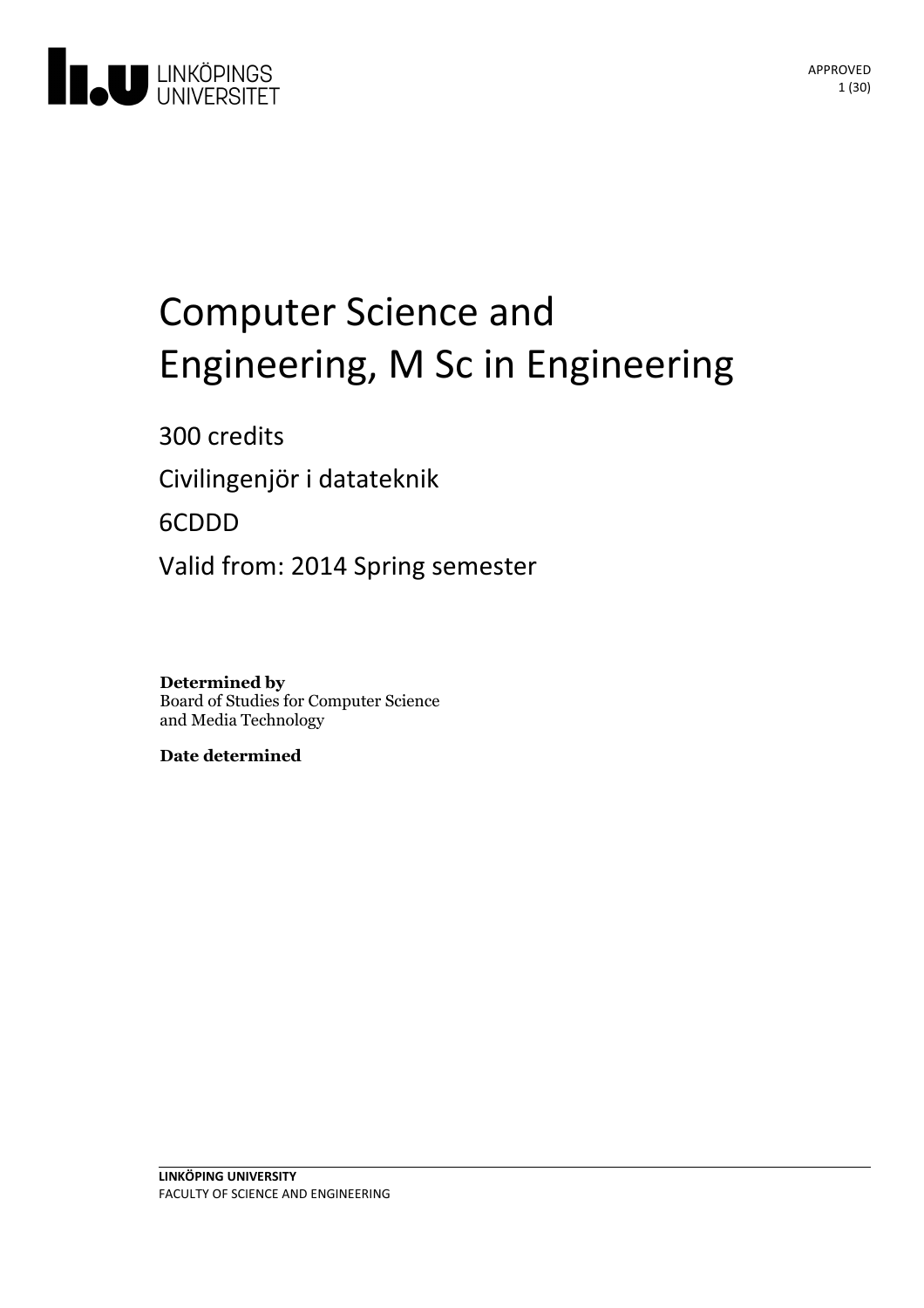# Entry requirements

# Degree in Swedish

Civilingenjör 300 hp och Teknologie master 120 hp

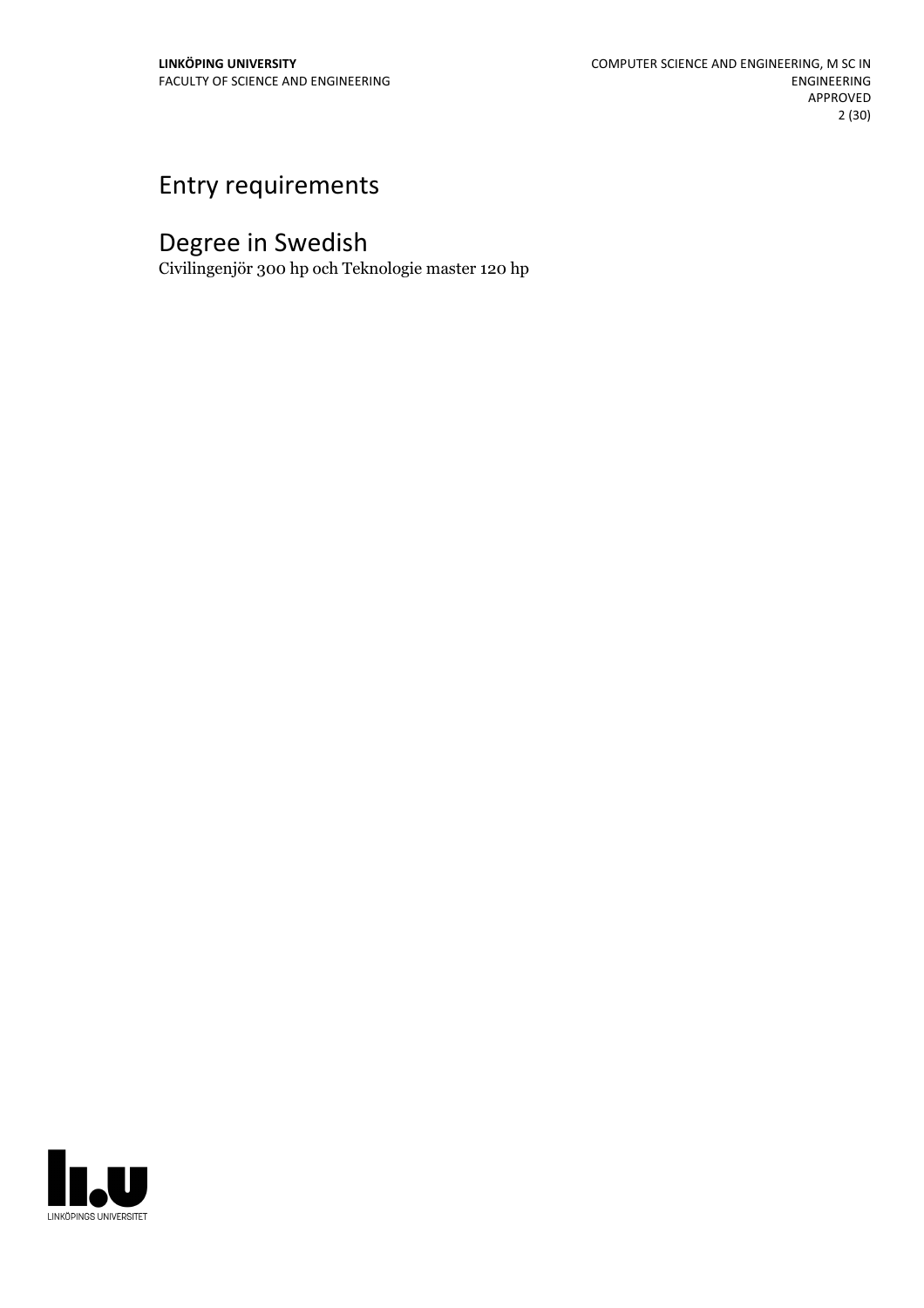# **Curriculum**

# **Semester 6 (Spring 2017)**

| Course<br>code | Course name                             | <b>Credits</b> | Level            | Timetable<br>module | <b>ECV</b> |
|----------------|-----------------------------------------|----------------|------------------|---------------------|------------|
| Period 1       |                                         |                |                  |                     |            |
| TDDD60         | <b>Interactive Systems</b>              | 4              | G1X              | 4                   |            |
| TDDD79         | Professionalism for Engineers, part 2   | $1*$           | G1X              |                     | C          |
| TDDD96         | Software Engineering - Bachelor Project | $15*$          | G2X              | 2/3                 |            |
| TSRT12         | Automatic Control                       | 6              | G2X              | 1                   |            |
| Period 2       |                                         |                |                  |                     |            |
| TDDD79         | Professionalism for Engineers, part 2   | $1*$           | G1X              |                     |            |
| TDDD96         | Software Engineering - Bachelor Project | $15*$          | G2X              | 2/4                 | C          |
| TSKS10         | Signals, Information and Communication  | 4              | G <sub>2</sub> X | 3                   | C          |

# **Semester 7 (Autumn 2017)**

| Course<br>code | <b>Course name</b>                                            | <b>Credits</b> | Level | <b>Timetable</b><br>module | <b>ECV</b> |
|----------------|---------------------------------------------------------------|----------------|-------|----------------------------|------------|
| Period 1       |                                                               |                |       |                            |            |
| TANA21         | <b>Scientific Computing</b>                                   | 6              | G1X   | 3                          | C/E        |
| TAMS22         | <b>Probability Theory and Bayesian Networks</b>               | 6              | A1X   | 2                          | E          |
| TAMS24         | Statistics, First Course                                      | 4              | G2X   | 4                          | E          |
| TAMS32         | <b>Stochastic Processes</b>                                   | 6              | A1X   | 1                          | E          |
| TATA55         | Abstract Algebra                                              | $6*$           | G2X   | 3                          | E          |
| TBME04         | Anatomy and Physiology                                        | 6              | G2X   | 3                          | E          |
| <b>TBMI19</b>  | <b>Medical Information Systems</b>                            | $6*$           | A1X   | $\overline{2}$             | E          |
| TBMT36         | <b>Biomedical Optics</b>                                      | 6              | A1X   | 1                          | Ε          |
| TDDB84         | Design Patterns                                               | 6              | A1X   | 4                          | E          |
| TDDC17         | Artificial Intelligence                                       | 6              | G2X   | 3                          | E          |
| TDDC34         | Technical, Economic and Societal Evaluation of<br>IT-products | 6              | A1X   | 3                          | E          |
| TDDD04         | <b>Software Testing</b>                                       | 6              | A1X   | $\overline{2}$             | E          |
| TDDD08         | Logic Programming                                             | 6              | A1X   | 4                          | E          |
| TDDD23         | Design and Programming of Computer Games                      | 6              | A1X   | $\overline{2}$             | E          |

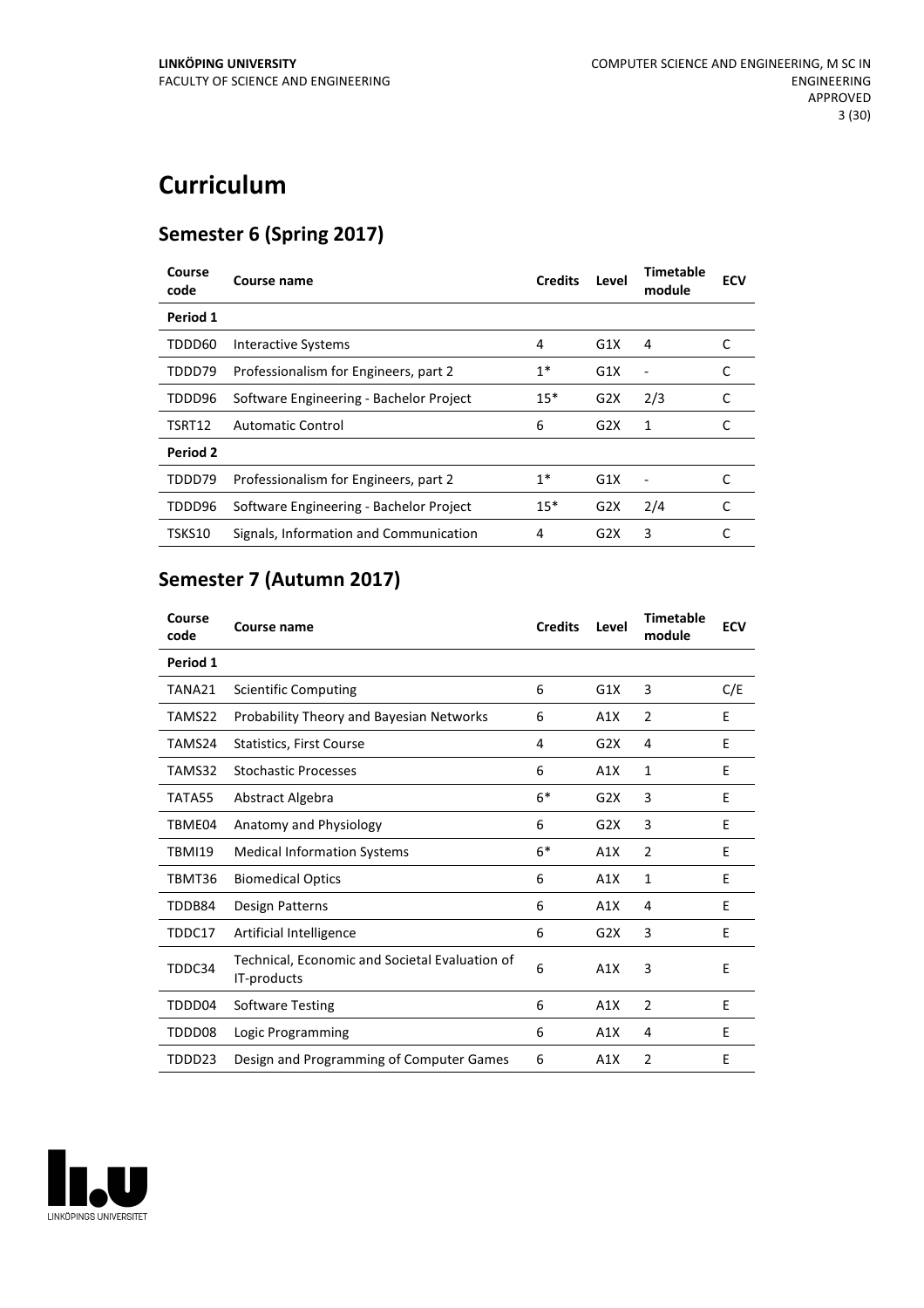#### **LINKÖPING UNIVERSITY** FACULTY OF SCIENCE AND ENGINEERING

| Course<br>code | <b>Course name</b>                                        | <b>Credits</b> | Level            | <b>Timetable</b><br>module | <b>ECV</b> |
|----------------|-----------------------------------------------------------|----------------|------------------|----------------------------|------------|
| TDDD38         | Advanced Programming in C++                               | $6*$           | A1X              | 2                          | E          |
| TDDD53         | <b>Advanced Interaction Design</b>                        | 6              | A1X              | $\mathbf{1}$               | E          |
| <b>TDP024</b>  | <b>Enterprise Systems</b>                                 | 6              | G2X              | 1                          | Е          |
| TDTS06         | <b>Computer Networks</b>                                  | 6              | G2X              | $\mathbf{1}$               | E          |
| TGTU91         | Oral and Written Communication                            | 6              | G1X              | 2                          | E          |
| THFR05         | Communicative French                                      | $6*$           | G1X              | 4                          | E          |
| THSP05         | Spanish                                                   | $6*$           | G1X              | 4                          | Ε          |
| THTY05         | German                                                    | $6*$           | G1X              | 4                          | E          |
| TSBB06         | <b>Multidimensional Signal Analysis</b>                   | $6*$           | A1X              | 2                          | E          |
| TSBB08         | <b>Digital Image Processing</b>                           | 6              | A1X              | 4                          | E          |
| TSDT14         | Signal Theory                                             | 6              | A1X              | 1                          | E          |
| TSFS09         | Modelling and Control of Engines and<br><b>Drivelines</b> | $6*$           | A1X              | 4                          | E          |
| TSKS01         | <b>Digital Communication</b>                              | $6*$           | A1X              | 4                          | E          |
| TSKS15         | Detection and Estimation of Signals                       | 6              | A1X              | 2                          | E          |
| TSRT62         | Modelling and Simulation                                  | 6              | A1X              | 3                          | E          |
| TSTE12         | Design of Digital Systems                                 | 6              | A1X              | 3                          | E          |
| TSTE86         | <b>Digital Integrated Circuits</b>                        | 6              | A1X              | 2                          | E          |
| Period 2       |                                                           |                |                  |                            |            |
| TANA09         | Numerical Algorithms in Computer Science                  | 4              | G <sub>2</sub> X | $\mathbf{1}$               | C/E        |
| TATA55         | Abstract Algebra                                          | $6*$           | G2X              | 3                          | E          |
| TBME03         | <b>Biochemistry and Cell Biology</b>                      | 6              | G <sub>2</sub> X | 2                          | E          |
| <b>TBMI19</b>  | <b>Medical Information Systems</b>                        | $6*$           | A1X              | 3                          | Ε          |
| TBMT01         | <b>Biomedical Signal Processing</b>                       | 6              | A1X              | 1                          | E          |
| TDDC73         | <b>Interaction Programming</b>                            | 6              | G2X              | 1                          | Ε          |
| TDDD07         | <b>Real Time Systems</b>                                  | 6              | A1X              | 4                          | E          |
| TDDD37         | Database Technology                                       | 6              | G2X              | $\mathbf{1}$               | E.         |
| TDDD38         | Advanced Programming in C++                               | $6*$           | A1X              | ÷                          | E          |
| TDDD49         | Programming in C# and .NET Framework                      | 4              | G <sub>2</sub> X | 3                          | E.         |
| TDDD55         | Compilers and Interpreters                                | 4              | G2X              | 1                          | E          |
| TDDE01         | <b>Machine Learning</b>                                   | 6              | A1X              | $\mathbf 1$                | E          |
| TDDE02         | Software Entrepreneurship                                 | 6              | A1X              | $\overline{2}$             | E          |

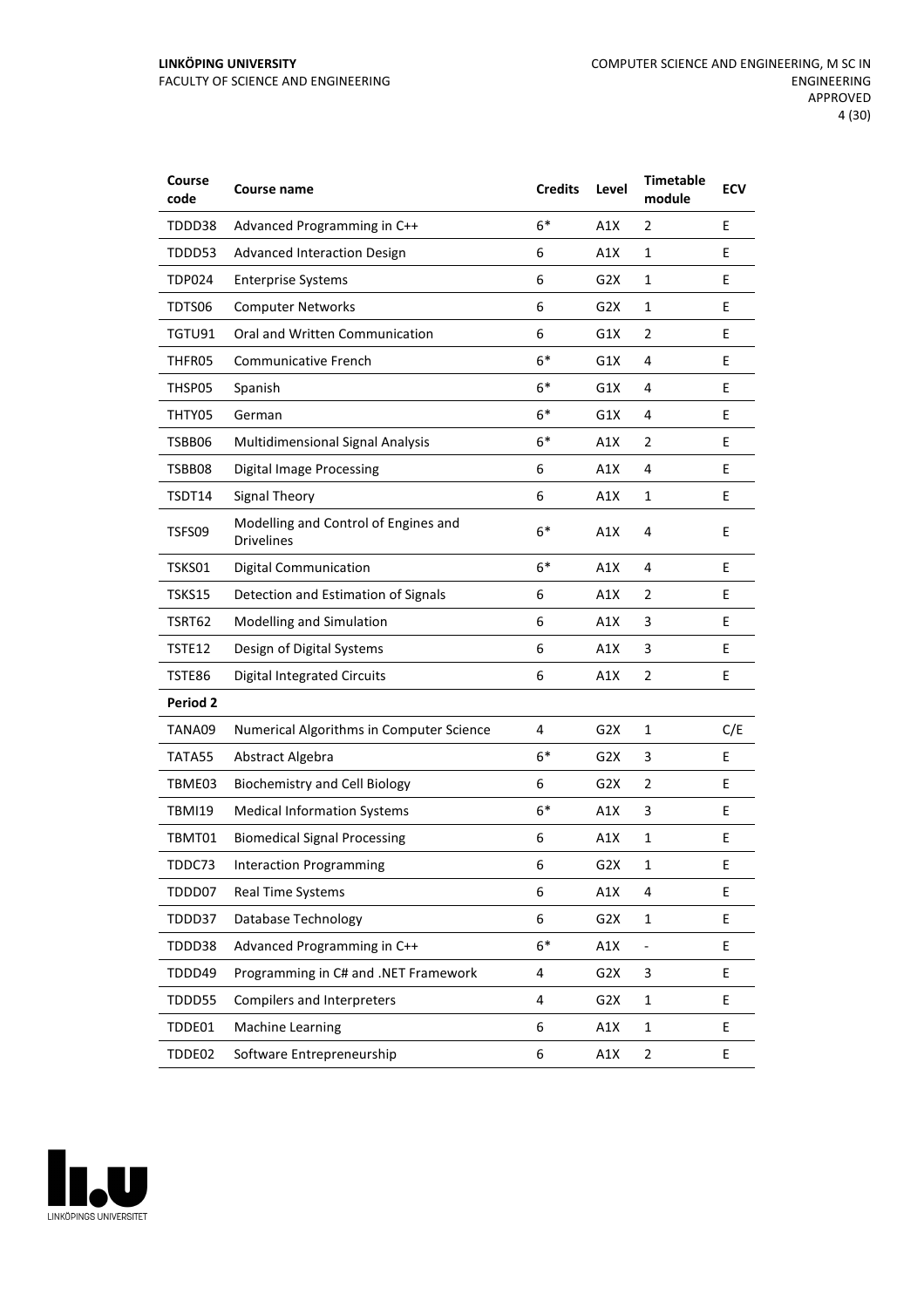| Course<br>code     | <b>Course name</b>                                        | <b>Credits</b> | Level            | <b>Timetable</b><br>module | <b>ECV</b> |
|--------------------|-----------------------------------------------------------|----------------|------------------|----------------------------|------------|
| TDDI07             | Distributed Embedded Software and Networks                | 4              | G2X              | $\mathbf{1}$               | E          |
| <b>TDEI19</b>      | Management Control                                        | 6              | A1X              | $\overline{2}$             | E          |
| TDTS08             | Advanced Computer Architecture                            | 6              | A1X              | $\overline{2}$             | E          |
| TEAE01             | Industrial Economics, Basic Course                        | 6              | G1X              | $\overline{2}$             | E          |
| TEIM03             | <b>Intercultural Communication</b>                        | 4              | G1X              | 4                          | E          |
| TFMT13             | <b>Measurement Technology</b>                             | 4              | G1X              | $\mathbf{1}$               | E          |
| TFYA39             | Semiconductor Technology                                  | 6              | A1X              | 3                          | E          |
| TGTU04             | Leadership                                                | 6              | G2X              | $\overline{2}$             | E          |
| TGTU49             | History of Technology                                     | 6              | G1X              | 3                          | E          |
| THFR05             | <b>Communicative French</b>                               | $6*$           | G1X              | 4                          | E          |
| THSP05             | Spanish                                                   | $6*$           | G1X              | 4                          | E          |
| THTY05             | German                                                    | $6*$           | G1X              | 4                          | E          |
| TKMJ24             | <b>Environmental Engineering</b>                          | 6              | G1X              | 3                          | E          |
| TSBB06             | <b>Multidimensional Signal Analysis</b>                   | $6*$           | A1X              | 3                          | E          |
| TSBB09             | Image Sensors                                             | 6              | A1X              | 4                          | E          |
| TSEK02             | <b>Radio Electronics</b>                                  | 6              | A1X              | 3                          | E          |
| TSEK37             | Analog CMOS Integrated Circuits                           | 6              | A1X              | $\mathbf{1}$               | E          |
| TSFS02             | Vehicle Dynamics and Control                              | 6              | A1X              | $\mathbf{1}$               | E          |
| TSFS09             | Modelling and Control of Engines and<br><b>Drivelines</b> | $6*$           | A1X              | 3                          | E          |
| TSIN <sub>02</sub> | Internetworking                                           | 6              | A1X              | $\mathbf{1}$               | E          |
| TSKS01             | <b>Digital Communication</b>                              | $6*$           | A1X              | 4                          | E          |
| TSKS11             | Networks: Models, Algorithms and Applications             | 6              | G <sub>2</sub> X | 3                          | E          |

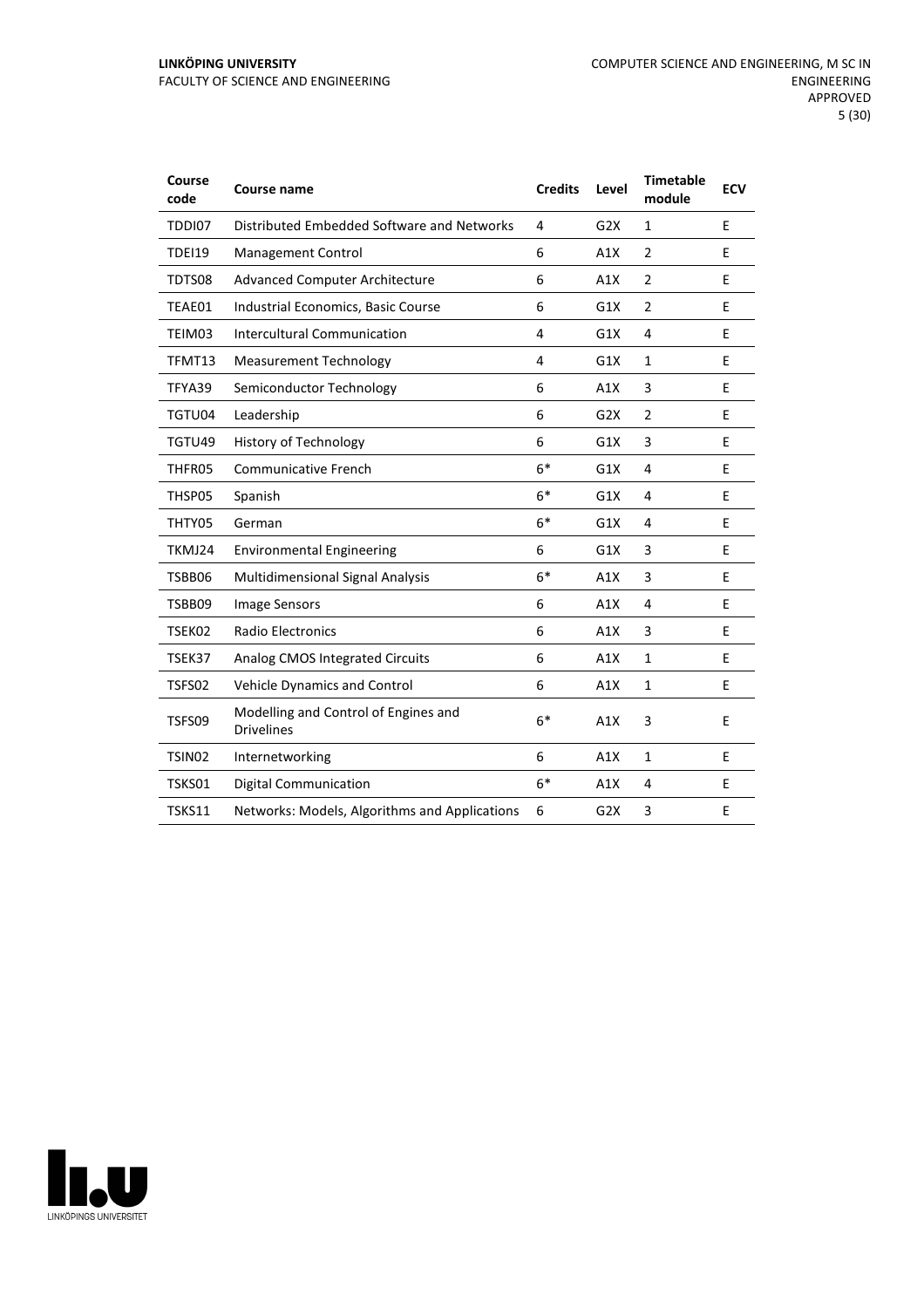| Course<br>code | Course name                                   | <b>Credits</b> | Level | <b>Timetable</b><br>module | <b>ECV</b> |
|----------------|-----------------------------------------------|----------------|-------|----------------------------|------------|
| Period 1       |                                               |                |       |                            |            |
| TDDC17         | Artificial Intelligence                       | 6              | G2X   | 3                          | C          |
| TBMI19         | <b>Medical Information Systems</b>            | $6*$           | A1X   | 2                          | E          |
| TDDD08         | Logic Programming                             | 6              | A1X   | 4                          | E          |
| TSBB06         | <b>Multidimensional Signal Analysis</b>       | $6*$           | A1X   | 2                          | E          |
| TSBB08         | Digital Image Processing                      | 6              | A1X   | 4                          | E          |
| Period 2       |                                               |                |       |                            |            |
| TDDE01         | <b>Machine Learning</b>                       | 6              | A1X   | 1                          | C          |
| TBMI19         | <b>Medical Information Systems</b>            | $6*$           | A1X   | 3                          | E          |
| TSBB06         | <b>Multidimensional Signal Analysis</b>       | $6*$           | A1X   | 3                          | E          |
| TSKS11         | Networks: Models, Algorithms and Applications | 6              | G2X   | 3                          | E          |
| TSRT78         | Digital Signal Processing                     | 6              | A1X   | 2                          | E          |

#### *Specialisation: AI and Machine Learning*

# *Specialisation: Communication*

| Course<br>code     | Course name                                   | <b>Credits</b> | Level | <b>Timetable</b><br>module | <b>ECV</b> |
|--------------------|-----------------------------------------------|----------------|-------|----------------------------|------------|
| Period 1           |                                               |                |       |                            |            |
| TSDT14             | Signal Theory                                 | 6              | A1X   | 1                          | C          |
| TSKS01             | Digital Communication                         | $6*$           | A1X   | 4                          | C          |
| TSKS15             | Detection and Estimation of Signals           | 6              | A1X   | 2                          | C          |
| TDTS06             | <b>Computer Networks</b>                      | 6              | G2X   | 1                          | Ε          |
| Period 2           |                                               |                |       |                            |            |
| TSKS01             | Digital Communication                         | $6*$           | A1X   | 4                          | C          |
| TSEK02             | Radio Electronics                             | 6              | A1X   | 3                          | E          |
| TSIN <sub>02</sub> | Internetworking                               | 6              | A1X   | 1                          | E          |
| TSKS11             | Networks: Models, Algorithms and Applications | 6              | G2X   | 3                          | E          |
| TSRT78             | Digital Signal Processing                     | 6              | A1X   | 2                          | E          |

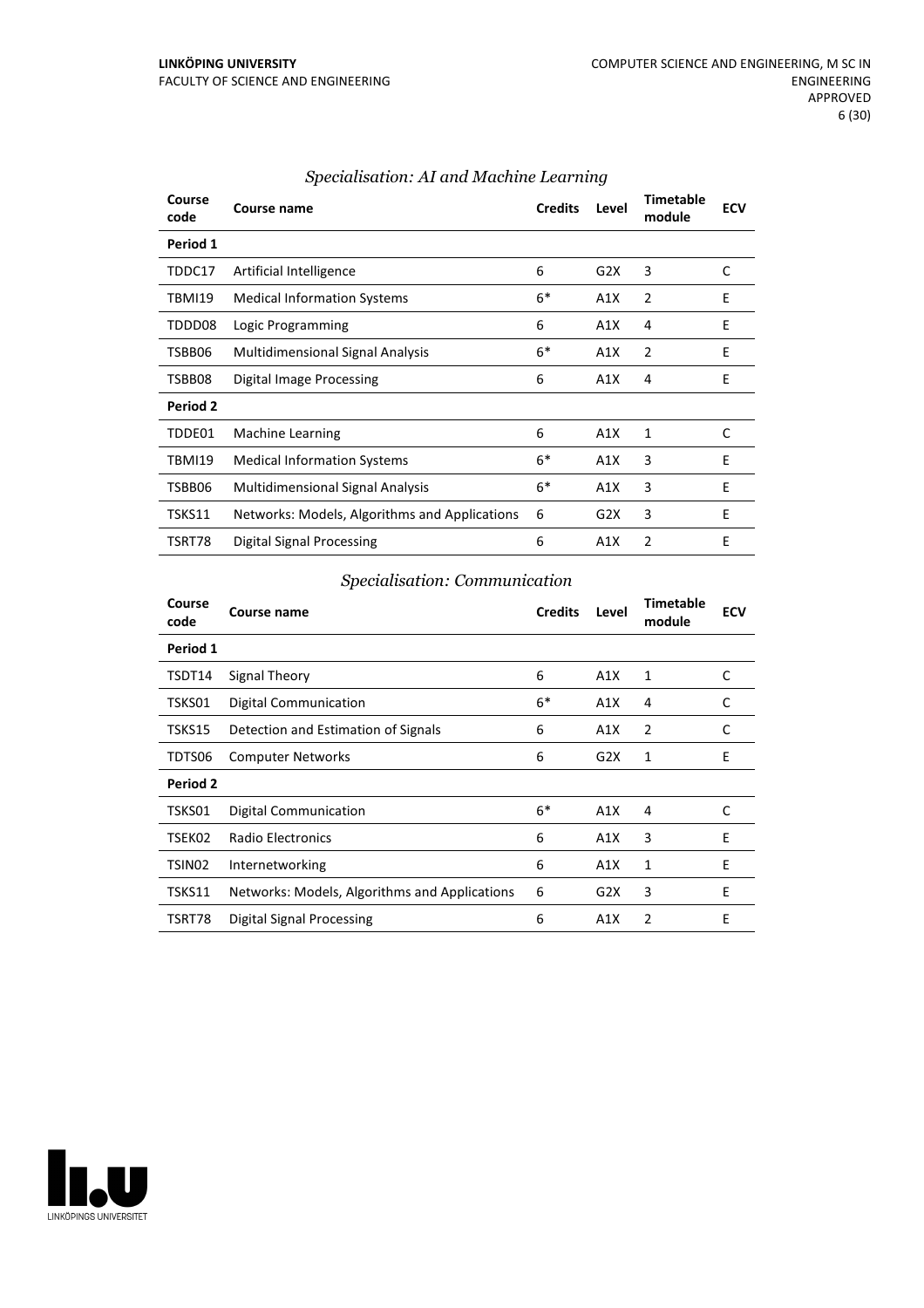| Course<br>code | Course name                              | <b>Credits</b> | Level            | <b>Timetable</b><br>module | ECV |
|----------------|------------------------------------------|----------------|------------------|----------------------------|-----|
| Period 1       |                                          |                |                  |                            |     |
| TDDD23         | Design and Programming of Computer Games | 6              | A1X              | 2                          |     |
| TDDC17         | Artificial Intelligence                  | 6              | G2X              | 3                          | E   |
| TDDD53         | <b>Advanced Interaction Design</b>       | 6              | A1X              | 1                          | F   |
| Period 2       |                                          |                |                  |                            |     |
| TDDC73         | Interaction Programming                  | 6              | G2X              | 1                          |     |
| TDDE02         | Software Entrepreneurship                | 6              | A <sub>1</sub> X | 2                          | F   |

#### *Specialisation: Computer Games Programming*

#### *Specialisation: Computer Systems Architecture*

| Course<br>code     | Course name                                   | <b>Credits</b> | Level | Timetable<br>module | <b>ECV</b> |
|--------------------|-----------------------------------------------|----------------|-------|---------------------|------------|
| Period 1           |                                               |                |       |                     |            |
| TDDD04             | <b>Software Testing</b>                       | 6              | A1X   | 2                   | E          |
| TDTS06             | <b>Computer Networks</b>                      | 6              | G2X   | 1                   | E          |
| TSTE86             | <b>Digital Integrated Circuits</b>            | 6              | A1X   | 2                   | E          |
| Period 2           |                                               |                |       |                     |            |
| TDDD07             | <b>Real Time Systems</b>                      | 6              | A1X   | 4                   | E          |
| TDTS08             | <b>Advanced Computer Architecture</b>         | 6              | A1X   | $\overline{2}$      | E          |
| TSIT <sub>02</sub> | <b>Computer Security</b>                      | 6              | G2X   | $\overline{2}$      | E          |
| TSKS11             | Networks: Models, Algorithms and Applications | -6             | G2X   | 3                   | E          |

# *Specialisation: Electronics*

| Course<br>code | Course name                     | <b>Credits</b> | Level | Timetable<br>module | <b>ECV</b> |
|----------------|---------------------------------|----------------|-------|---------------------|------------|
| Period 1       |                                 |                |       |                     |            |
| TSKS01         | <b>Digital Communication</b>    | $6*$           | A1X   | 4                   |            |
| TSTE86         | Digital Integrated Circuits     | 6              | A1X   | 2                   |            |
| TSTE12         | Design of Digital Systems       | 6              | A1X   | 3                   | E          |
| Period 2       |                                 |                |       |                     |            |
| TSEK37         | Analog CMOS Integrated Circuits | 6              | A1X   | 1                   | C          |
| TSKS01         | <b>Digital Communication</b>    | $6*$           | A1X   | 4                   | C          |
| TSEK02         | Radio Electronics               | 6              | A1X   | 3                   | E          |

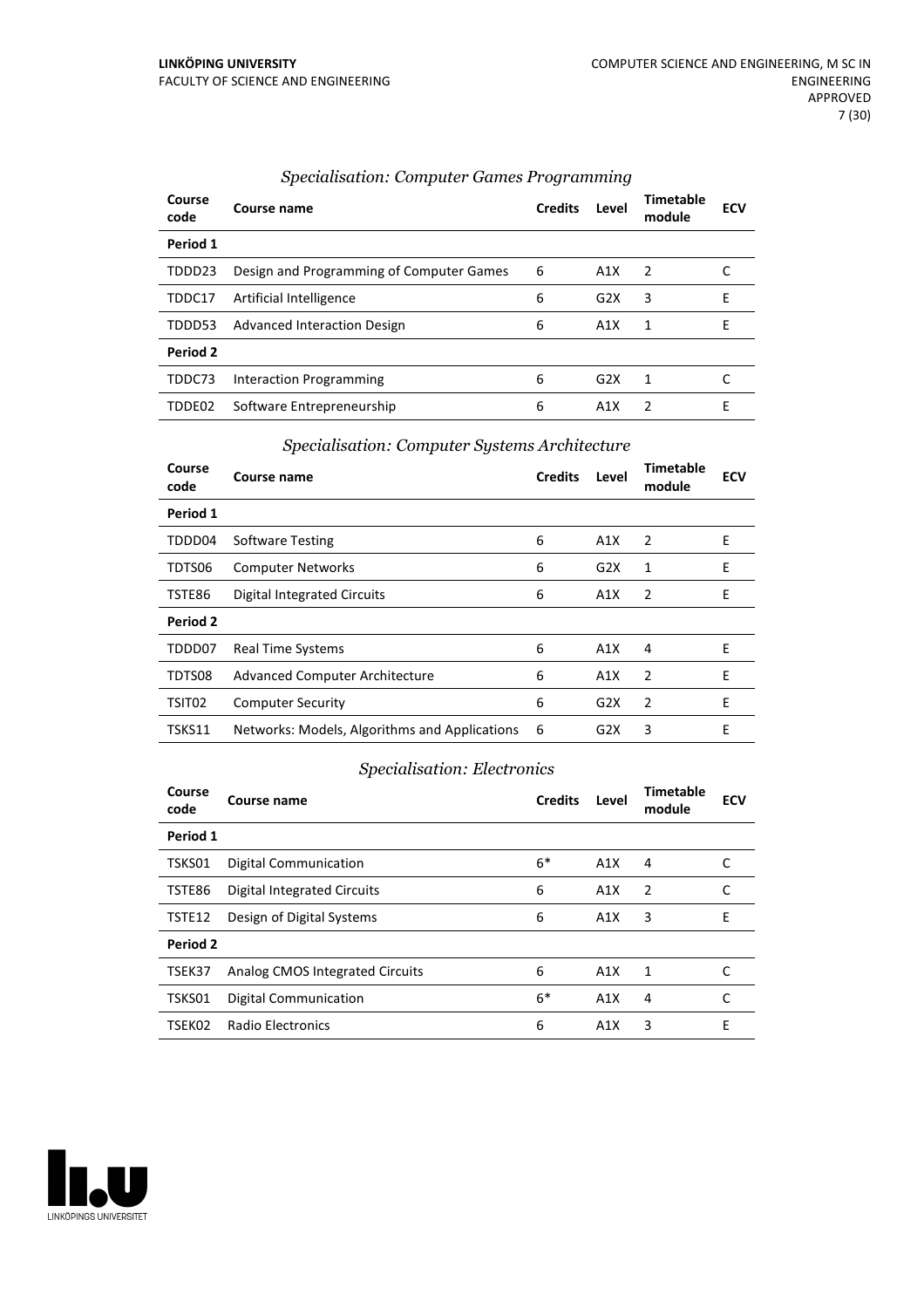| Course<br>code     | Course name                        | <b>Credits</b> | Level | <b>Timetable</b><br>module | <b>ECV</b> |
|--------------------|------------------------------------|----------------|-------|----------------------------|------------|
| Period 1           |                                    |                |       |                            |            |
| TDDD62             | Internship                         | $18*$          | A1X   | $\overline{\phantom{a}}$   |            |
| TEAE01             | Industrial Economics, Basic Course | 6              | G1X   | $\overline{2}$             | C          |
| Period 2           |                                    |                |       |                            |            |
| TDDD62             | Internship                         | $18*$          | A1X   | Ē,                         |            |
| TDEI19             | Management Control                 | 6              | A1X   | $\overline{2}$             | E          |
| TSIT <sub>02</sub> | <b>Computer Security</b>           | 6              | G2X   | $\mathcal{P}$              | F          |

#### *Specialisation: International Software Engineering*

| Specialisation: Large Scale Software Engineering |  |
|--------------------------------------------------|--|
|--------------------------------------------------|--|

| Course<br>code | Course name                                                   | <b>Credits</b> | Level | Timetable<br>module | <b>ECV</b> |
|----------------|---------------------------------------------------------------|----------------|-------|---------------------|------------|
| Period 1       |                                                               |                |       |                     |            |
| TDDB84         | Design Patterns                                               | 6              | A1X   | 4                   | F          |
| TDDC34         | Technical, Economic and Societal Evaluation of<br>IT-products | 6              | A1X   | 3                   | Е          |
| TDDD04         | <b>Software Testing</b>                                       | 6              | A1X   | $\overline{2}$      | Е          |
| Period 2       |                                                               |                |       |                     |            |
| TDDD37         | Database Technology                                           | 6              | G2X   | 1                   | Е          |
| TDDE02         | Software Entrepreneurship                                     | 6              | A1X   | $\mathcal{P}$       | F          |

# *Specialisation: Medical Informatics*

| Course<br>code | Course name                        | <b>Credits</b> | Level | <b>Timetable</b><br>module | <b>ECV</b> |
|----------------|------------------------------------|----------------|-------|----------------------------|------------|
| Period 1       |                                    |                |       |                            |            |
| TBME04         | Anatomy and Physiology             | 6              | G2X   | 3                          | C          |
| TBMI19         | <b>Medical Information Systems</b> | $6*$           | A1X   | 2                          | C          |
| TDDC17         | Artificial Intelligence            | 6              | G2X   | 3                          | E          |
| TDDD53         | Advanced Interaction Design        | 6              | A1X   | 1                          | E          |
| Period 2       |                                    |                |       |                            |            |
| TBMI19         | <b>Medical Information Systems</b> | $6*$           | A1X   | 3                          | C          |
| TBME03         | Biochemistry and Cell Biology      | 6              | G2X   | $\overline{2}$             | E          |
| TDDD37         | Database Technology                | 6              | G2X   | 1                          | F          |
| TSIT02         | <b>Computer Security</b>           | 6              | G2X   | 2                          | E          |

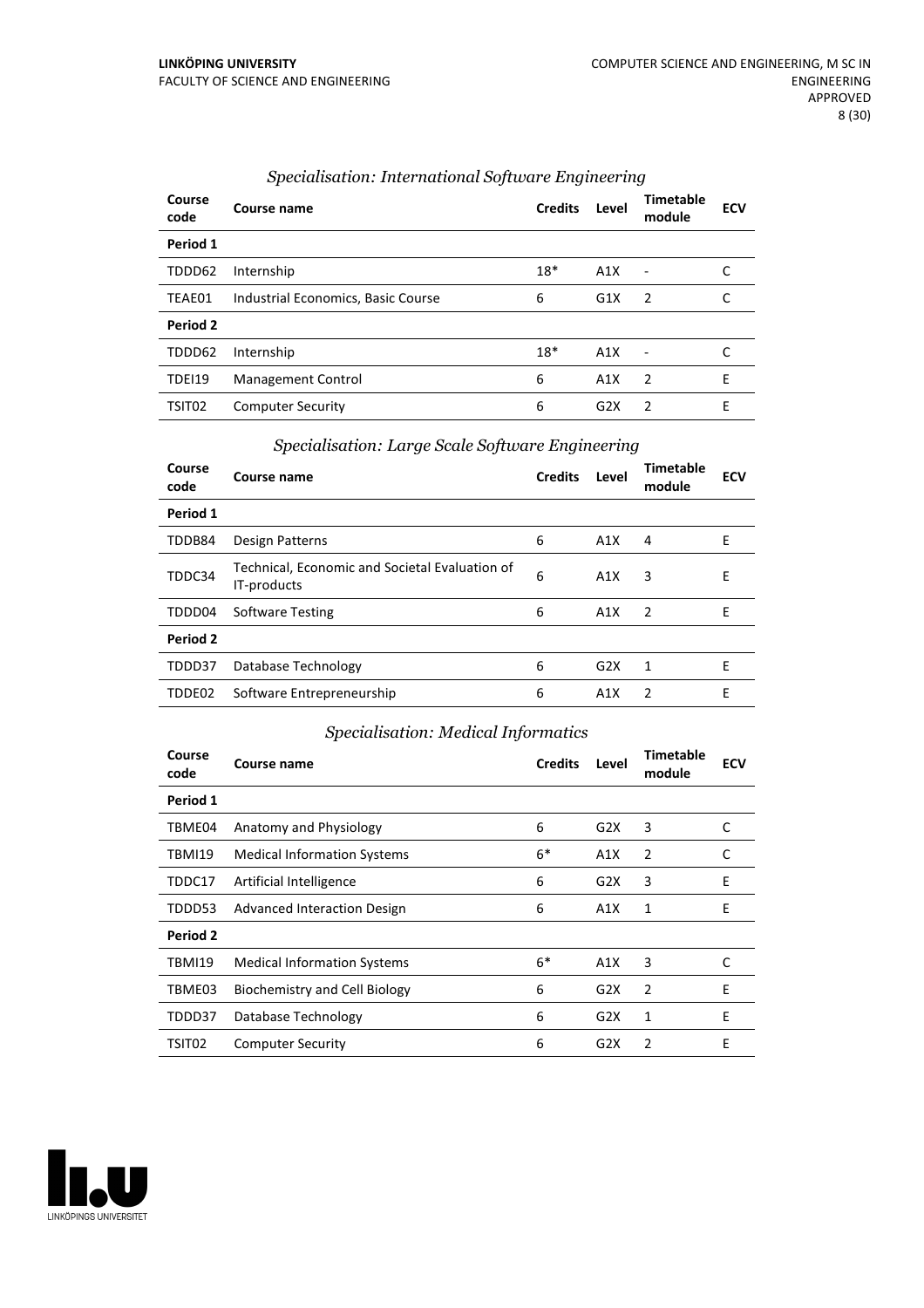| Course<br>code | Course name                                   | <b>Credits</b> | Level | <b>Timetable</b><br>module | <b>ECV</b> |
|----------------|-----------------------------------------------|----------------|-------|----------------------------|------------|
| Period 1       |                                               |                |       |                            |            |
| TDDB84         | Design Patterns                               | 6              | A1X   | 4                          | E          |
| TDDC17         | Artificial Intelligence                       | 6              | G2X   | 3                          | E          |
| TDDD04         | <b>Software Testing</b>                       | 6              | A1X   | $\overline{2}$             | E          |
| TDDD08         | Logic Programming                             | 6              | A1X   | 4                          | E          |
| TDDD38         | Advanced Programming in C++                   | $6*$           | A1X   | $\overline{2}$             | E          |
| Period 2       |                                               |                |       |                            |            |
| TDDC90         | Software Security                             | 6              | A1X   | 1                          | E          |
| TDDD37         | Database Technology                           | 6              | G2X   | 1                          | E          |
| TDDD38         | Advanced Programming in C++                   | $6*$           | A1X   | ۰                          | E          |
| TSIT02         | <b>Computer Security</b>                      | 6              | G2X   | $\overline{2}$             | E          |
| TSKS11         | Networks: Models, Algorithms and Applications | 6              | G2X   | 3                          | E          |

#### *Specialisation: Programming and Algorithms*

# *Specialisation: Secure Systems*

| Course<br>code | Course name                          | <b>Credits</b> | Level | <b>Timetable</b><br>module | <b>ECV</b> |
|----------------|--------------------------------------|----------------|-------|----------------------------|------------|
| Period 1       |                                      |                |       |                            |            |
| TDDB84         | Design Patterns                      | 6              | A1X   | 4                          | C          |
| TDDD38         | Advanced Programming in C++          | $6*$           | A1X   | 2                          | E          |
| TDTS06         | <b>Computer Networks</b>             | 6              | G2X   | 1                          | E          |
| TSIT03         | Cryptology                           | 6              | A1X   | 2                          | E          |
| Period 2       |                                      |                |       |                            |            |
| TDDC90         | Software Security                    | 6              | A1X   | 1                          | C          |
| TSIT02         | <b>Computer Security</b>             | 6              | G2X   | 2                          | C          |
| TDDD30         | <b>Advanced Software Engineering</b> | 6              | A1X   | 4                          | E          |
| TDDD37         | Database Technology                  | 6              | G2X   | 1                          | E          |
| TDDD38         | Advanced Programming in C++          | $6*$           | A1X   |                            | E          |

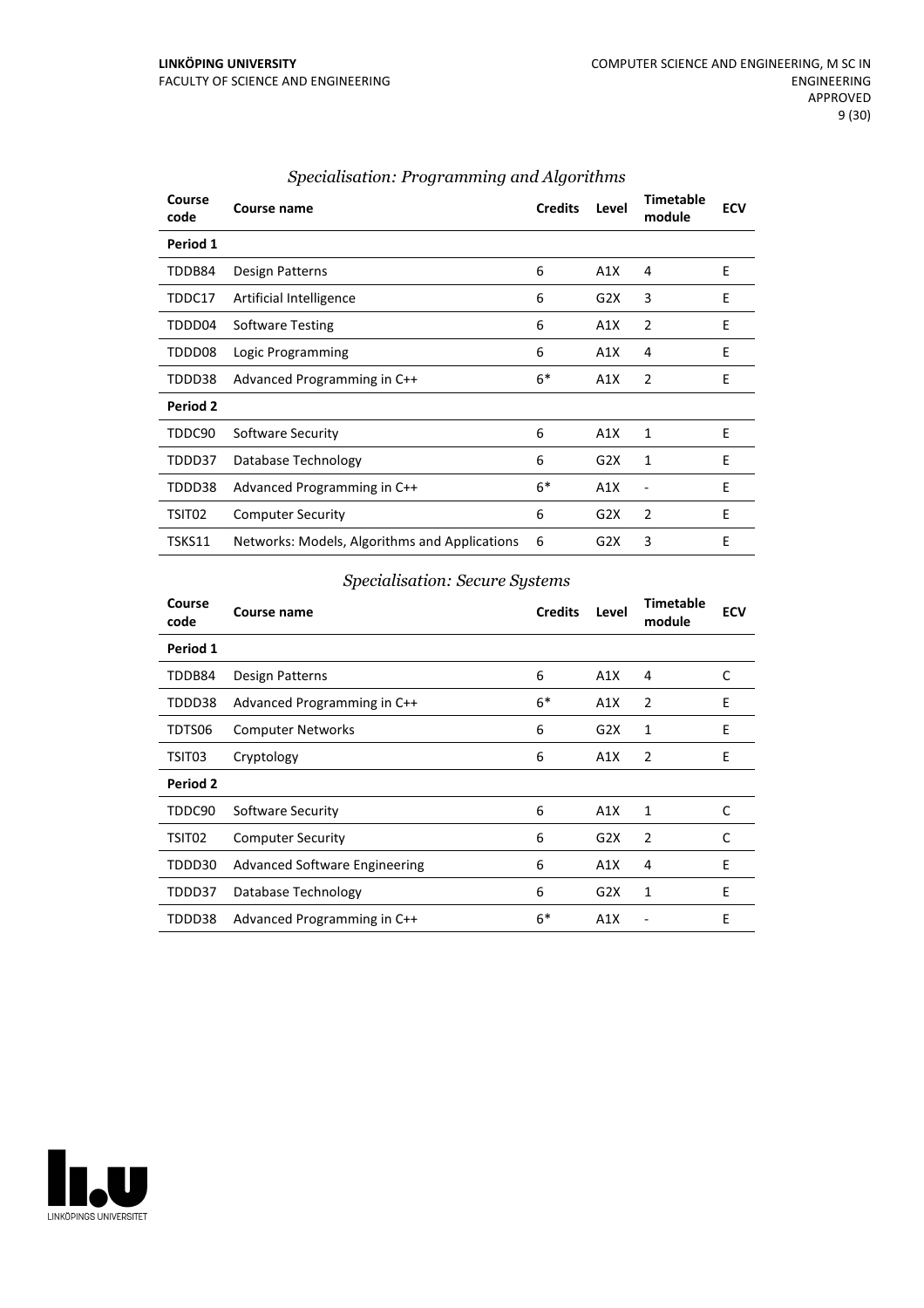| Course<br>code | Course name                             | <b>Credits</b> | Level            | <b>Timetable</b><br>module | <b>ECV</b> |
|----------------|-----------------------------------------|----------------|------------------|----------------------------|------------|
| Period 1       |                                         |                |                  |                            |            |
| TSBB06         | Multidimensional Signal Analysis        | $6*$           | A1X              | 2                          |            |
| TSBB08         | Digital Image Processing                | 6              | A1X              | 4                          | C          |
| TSDT14         | Signal Theory                           | 6              | A1X              | 1                          | C          |
| Period 2       |                                         |                |                  |                            |            |
| TSBB06         | <b>Multidimensional Signal Analysis</b> | $6*$           | A1X              | 3                          |            |
| TSBB09         | Image Sensors                           | 6              | A1X              | 4                          |            |
| TSRT78         | Digital Signal Processing               | 6              | A <sub>1</sub> X | 2                          |            |

#### *Specialisation: Signal and Image Processing*

# *Specialisation: System-on-Chip*

| Course<br>code | Course name                        | <b>Credits</b> | Level | <b>Timetable</b><br>module | <b>ECV</b> |
|----------------|------------------------------------|----------------|-------|----------------------------|------------|
| Period 1       |                                    |                |       |                            |            |
| TSTE12         | Design of Digital Systems          | 6              | A1X   | 3                          | C          |
| TSTE86         | <b>Digital Integrated Circuits</b> | 6              | A1X   | $\overline{2}$             | C          |
| TDTS06         | <b>Computer Networks</b>           | 6              | G2X   | 1                          | E          |
| TSKS01         | <b>Digital Communication</b>       | $6*$           | A1X   | 4                          | E          |
| Period 2       |                                    |                |       |                            |            |
| TDTS08         | Advanced Computer Architecture     | 6              | A1X   | 2                          | C          |
| TDDD07         | <b>Real Time Systems</b>           | 6              | A1X   | 4                          | E          |
| TDDD55         | Compilers and Interpreters         | 4              | G2X   | 1                          | E          |
| TFYA39         | Semiconductor Technology           | 6              | A1X   | 3                          | E          |
| TSEK02         | Radio Electronics                  | 6              | A1X   | 3                          | E          |
| TSEK37         | Analog CMOS Integrated Circuits    | 6              | A1X   | 1                          | E          |
| TSKS01         | <b>Digital Communication</b>       | $6*$           | A1X   | 4                          | E          |

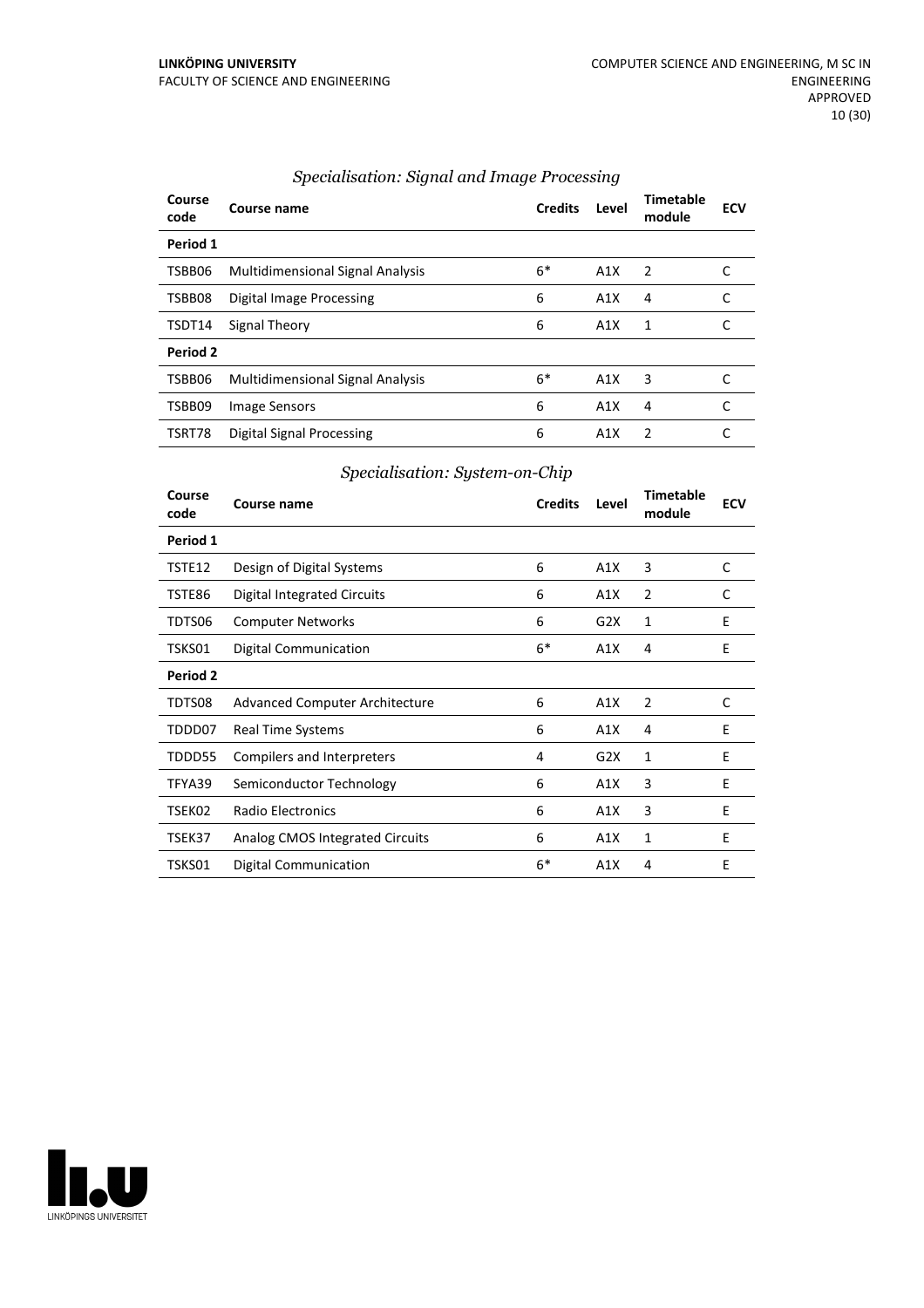| Course<br>code | Course name                                   | <b>Credits</b> | Level            | Timetable<br>module | <b>ECV</b> |
|----------------|-----------------------------------------------|----------------|------------------|---------------------|------------|
| Period 1       |                                               |                |                  |                     |            |
| TDDC17         | Artificial Intelligence                       | 6              | G2X              | 3                   |            |
| TSBB08         | Digital Image Processing                      | 6              | A1X              | 4                   | E          |
| TSKS15         | Detection and Estimation of Signals           | 6              | A1X              | 2                   | E          |
| Period 2       |                                               |                |                  |                     |            |
| TDDD37         | Database Technology                           | 6              | G2X              | 1                   | С          |
| TDDD07         | <b>Real Time Systems</b>                      | 6              | A1X              | 4                   | C/E        |
| TDDD55         | Compilers and Interpreters                    | 4              | G <sub>2</sub> X | 1                   | C/E        |
| TSKS11         | Networks: Models, Algorithms and Applications | 6              | G2X              | 3                   | E          |

# *Specialisation: Systems Technology*

# **Semester 8 (Spring 2018)**

| Course<br>code | Course name                                          | <b>Credits</b> | Level | <b>Timetable</b><br>module | <b>ECV</b> |
|----------------|------------------------------------------------------|----------------|-------|----------------------------|------------|
| Period 1       |                                                      |                |       |                            |            |
| TANA15         | Numerical Linear Algebra                             | 6              | A1X   | $\mathbf{1}$               | E          |
| TATA53         | Linear Algebra, Honours Course                       | $6*$           | G2X   |                            | E          |
| TATA54         | Number Theory                                        | $6*$           | G2X   |                            | E          |
| TATA64         | <b>Graph Theory</b>                                  | $6*$           | A1X   | $\overline{2}$             | E          |
| TBMI01         | <b>Medical Decision Support</b>                      | 6              | A1X   | $\overline{4}$             | E          |
| TBMI03         | <b>Medical Information Models and Ontologies</b>     | 6              | A1X   | 4                          | E          |
| TBMI26         | Neural Networks and Learning Systems                 | 6              | A1X   | $\overline{2}$             | E          |
| TBMT02         | <b>Medical Imaging</b>                               | 6              | A1X   | 3                          | E          |
| TBMT09         | Physiological Pressures and Flows                    | 6              | A1X   | 1                          | E          |
| TBMT32         | Perspectives on Biomedical Engineering               | $2*$           | G1X   | 3                          | E          |
| TDDA69         | Data and Program Structures                          | $6*$           | G2X   | 3                          | E          |
| TDDD17         | <b>Information Security, Second Course</b>           | $6*$           | A1X   | 4                          | E          |
| TDDD20         | Design and Analysis of Algorithms                    | 6              | A1X   | 3                          | E          |
| TDDD25         | <b>Distributed Systems</b>                           | 6              | A1X   | $\overline{2}$             | E          |
| TDDD38         | Advanced Programming in C++                          | $6*$           | A1X   | $\overline{2}$             | E          |
| TDDD41         | Data Mining - Clustering and Association<br>Analysis | 6              | A1X   | 3                          | E          |
| TDDD50         | <b>Green Computing</b>                               | 4              | G2X   | 4                          | E          |

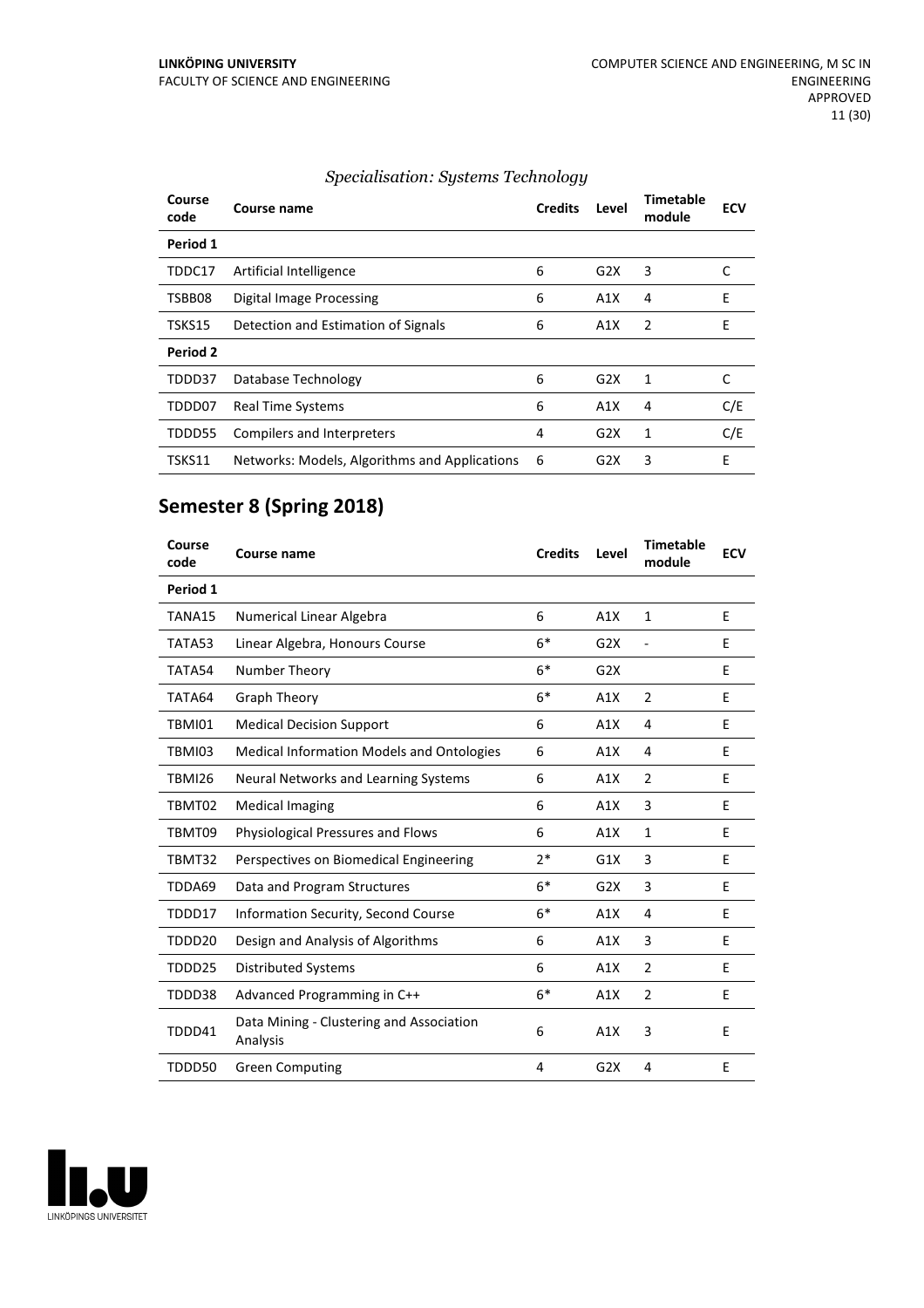| Course<br>code | Course name                                                                    | <b>Credits</b> | Level            | <b>Timetable</b><br>module | <b>ECV</b> |
|----------------|--------------------------------------------------------------------------------|----------------|------------------|----------------------------|------------|
| TDDD57         | Physical Interaction and Game Programming                                      | 6              | A1X              | 1                          | E          |
| TDDD75         | Effect-Driven Development and Human-<br>Centered Design of Interactive Systems | 6              | G2X              | 3                          | E          |
| TDDD95         | Algorithmic Problem Solving                                                    | $6*$           | A1X              | $\mathbf{1}$               | E          |
| TDDD97         | <b>Web Programming</b>                                                         | 6              | G2X              | 3                          | E          |
| TDDE05         | Al Robotics                                                                    | $6*$           | A1X              | 4                          | E          |
| TDDE06         | Large-Scale Software Development - Structures<br>and Processes                 | $6*$           | A1X              | 4                          | E          |
| TDDE09         | <b>Natural Language Processing</b>                                             | 6              | A1X              | $\overline{2}$             | E          |
| TDTS07         | System Design and Methodology                                                  | 6              | A1X              | 1                          | E          |
| TDTS21         | <b>Advanced Networking</b>                                                     | $6*$           | A1X              | $\mathbf{1}$               | E          |
| TEIE88         | Computer Law                                                                   | 4              | G1X              | $\mathbf{1}$               | E          |
| <b>TEIO20</b>  | <b>Entrepreneurship and New Business</b><br>Development                        | $6*$           | G2X              | 4                          | E          |
| TGTU01         | <b>Technology and Ethics</b>                                                   | 6              | G1X              | 1                          | E          |
| THFR05         | <b>Communicative French</b>                                                    | $6*$           | G1X              | 4                          | E          |
| THSP05         | Spanish                                                                        | $6*$           | G1X              | 4                          | E          |
| THTY05         | German                                                                         | $6*$           | G1X              | 4                          | E          |
| TKMJ15         | <b>Environmental Management Strategies</b>                                     | 6              | G1X              | 3                          | E          |
| TNM048         | <b>Information Visualisation</b>                                               | 6              | A1X              | 3                          | E          |
| TSBB15         | <b>Computer Vision</b>                                                         | 12*            | A1X              | $\mathbf{1}$               | E          |
| TSBK07         | <b>Computer Graphics</b>                                                       | $6*$           | A1X              | 4                          | E          |
| TSBK08         | Data Compression                                                               | 6              | A1X              | 2                          | E          |
| TSEK06         | <b>VLSI Design</b>                                                             | $12*$          | A1X              | 4                          | Е          |
| TSEK38         | Radio Frequency Transceiver Design                                             | 6              | A1X              | 2                          | Е          |
| TSFS04         | <b>Electrical Drives</b>                                                       | 6              | G <sub>2</sub> X | 4                          | Е          |
| TSKS13         | <b>Wireless Communications</b>                                                 | 6              | A1X              | 4                          | E          |
| TSRT07         | <b>Industrial Control Systems</b>                                              | 6              | A1X              | $\overline{2}$             | E          |
| TSRT09         | <b>Control Theory</b>                                                          | 6              | A1X              | $\ensuremath{\mathsf{3}}$  | E          |
| TSTE08         | Analog and Discrete-Time Integrated Circuits                                   | 6              | A1X              | 3                          | E          |
| TSTE14         | <b>Analog Filters</b>                                                          | 6              | A1X              | $\overline{2}$             | E          |
| Period 2       |                                                                                |                |                  |                            |            |
| TATA53         | Linear Algebra, Honours Course                                                 | $6^*$          | G <sub>2</sub> X | $\blacksquare$             | E          |

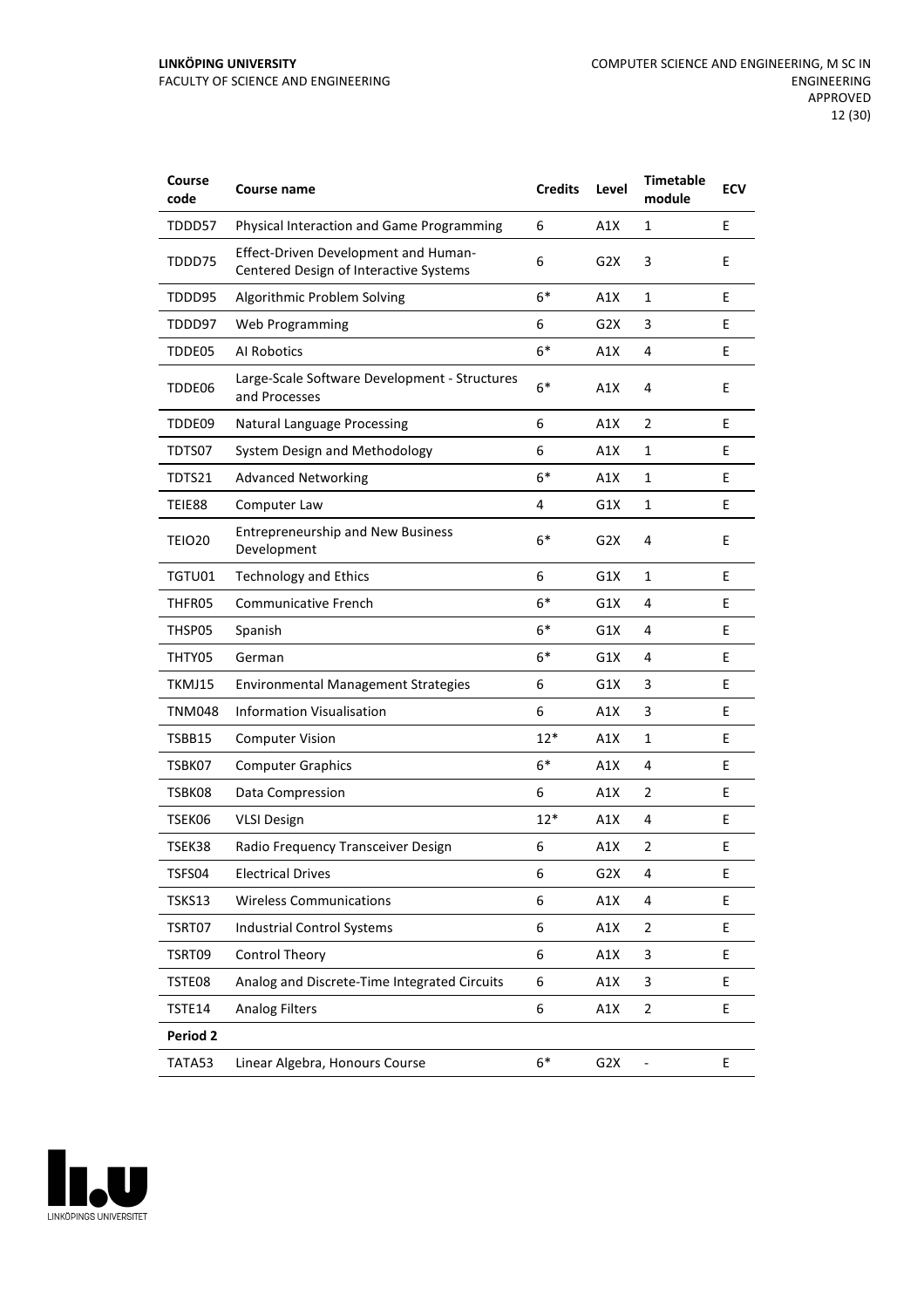| Course<br>code | <b>Course name</b>                                             | <b>Credits</b> | Level            | <b>Timetable</b><br>module   | <b>ECV</b> |
|----------------|----------------------------------------------------------------|----------------|------------------|------------------------------|------------|
| TATA54         | Number Theory                                                  | $6*$           | G <sub>2</sub> X |                              | E          |
| TATA64         | <b>Graph Theory</b>                                            | $6*$           | A1X              | 2                            | E          |
| TBME08         | <b>Biomedical Modeling and Simulation</b>                      | 6              | A1X              | 3                            | E          |
| TBMT26         | Technology in Intensive Care and Surgery                       | 6              | A1X              | 1                            | E          |
| TBMT32         | Perspectives on Biomedical Engineering                         | $2*$           | G1X              | 3                            | E          |
| TDDA69         | Data and Program Structures                                    | $6*$           | G2X              | $\mathbf{1}$                 | E          |
| TDDC78         | Programming of Parallel Computers - Methods<br>and Tools       | 6              | A1X              | 3                            | E          |
| TDDD05         | <b>Component Based Software</b>                                | 6              | A1X              | $\mathbf{1}$                 | E          |
| TDDD14         | Formal Languages and Automata Theory                           | 6              | G2X              | 2                            | E          |
| TDDD17         | Information Security, Second Course                            | $6*$           | A1X              | 4                            | E          |
| TDDD27         | <b>Advanced Web Programming</b>                                | 6              | A1X              | 3                            | E          |
| TDDD29         | IT-Project Management                                          | 6              | A1X              | 3                            | E          |
| TDDD38         | Advanced Programming in C++                                    | $6*$           | A1X              | $\qquad \qquad \blacksquare$ | E          |
| TDDD48         | <b>Automated Planning</b>                                      | 6              | A1X              | 1                            | E          |
| TDDD95         | Algorithmic Problem Solving                                    | $6*$           | A1X              | 4                            | E          |
| TDDE05         | Al Robotics                                                    | $6*$           | A1X              | 4                            | E          |
| TDDE06         | Large-Scale Software Development - Structures<br>and Processes | $6*$           | A1X              | 4                            | E          |
| TDDE07         | <b>Bayesian Learning</b>                                       | 6              | A1X              | $\overline{2}$               | E          |
| TDDE31         | <b>Big Data Analytics</b>                                      | 6              | A1X              | 1                            | E          |
| TDDE34         | Software Verification                                          | 6              | A1X              | $\mathbf{1}$                 | E          |
| TDEI35         | <b>Strategy and Management Control</b>                         | 6              | A1X              | $\overline{2}$               | E          |
| TDTS21         | <b>Advanced Networking</b>                                     | $6*$           | A1X              | $\mathbf{1}$                 | E          |
| TEAE13         | Civil and Commercial Law                                       | 6              | G1X              | $\overline{2}$               | E          |
| TEIE44         | <b>Intellectual Property Rights</b>                            | 4              | G1X              | 1                            | E          |
| <b>TEIO20</b>  | <b>Entrepreneurship and New Business</b><br>Development        | $6*$           | G <sub>2</sub> X | 4                            | E          |
| TFYA19         | <b>Quantum Computers</b>                                       | 6              | A1X              | 4                            | E          |
| TGTU76         | Philosophy of Science                                          | 6              | G1X              | 4                            | E          |
| THFR05         | Communicative French                                           | $6*$           | G1X              | 4                            | E          |
| THSP05         | Spanish                                                        | $6*$           | G1X              | 4                            | E          |
| THTY05         | German                                                         | 6*             | G1X              | 4                            | E          |

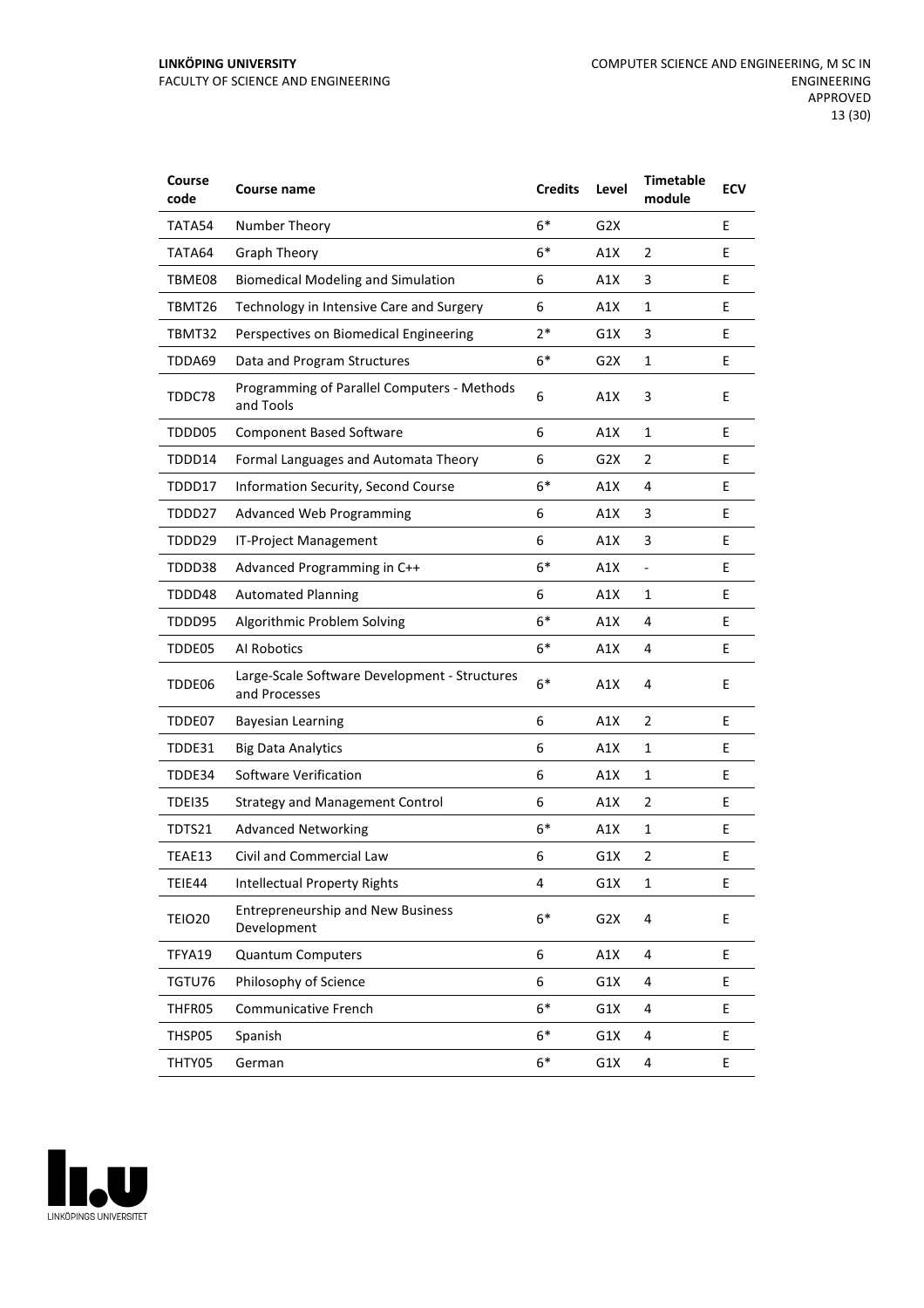| Course<br>code | Course name                              | <b>Credits</b> | Level | <b>Timetable</b><br>module | <b>ECV</b> |
|----------------|------------------------------------------|----------------|-------|----------------------------|------------|
| <b>TNM079</b>  | <b>Modelling and Animation</b>           | 6              | A1X   | $\overline{2}$             | E          |
| TSBB15         | <b>Computer Vision</b>                   | $12*$          | A1X   | 3                          | E          |
| TSBK02         | Image and Audio Coding                   | 6              | A1X   | 4                          | E          |
| TSBK07         | <b>Computer Graphics</b>                 | $6*$           | A1X   | 1                          | E          |
| TSEK06         | <b>VLSI Design</b>                       | $12*$          | A1X   | 4                          | E          |
| TSFS06         | Diagnosis and Supervision                | 6              | A1X   | 1                          | E          |
| TSKS14         | <b>Multiple Antenna Communications</b>   | 6              | A1X   | 2                          | E          |
| TSRT14         | <b>Sensor Fusion</b>                     | 6              | A1X   | 2                          | E          |
| TSTE06         | <b>Digital Filters</b>                   | 6              | A1X   | 3                          | E          |
| TSTE87         | Application-Specific Integrated Circuits | 6              | A1X   | 2                          | E          |

# *Specialisation: AI and Machine Learning*

| Course<br>code | Course name                                          | <b>Credits</b> | Level | <b>Timetable</b><br>module | <b>ECV</b> |
|----------------|------------------------------------------------------|----------------|-------|----------------------------|------------|
| Period 1       |                                                      |                |       |                            |            |
| <b>TBMI26</b>  | Neural Networks and Learning Systems                 | 6              | A1X   | 2                          | E          |
| TDDD20         | Design and Analysis of Algorithms                    | 6              | A1X   | 3                          | E          |
| TDDD41         | Data Mining - Clustering and Association<br>Analysis | 6              | A1X   | 3                          | E          |
| TDDD95         | Algorithmic Problem Solving                          | $6*$           | A1X   | 1                          | E          |
| TDDE05         | Al Robotics                                          | $6*$           | A1X   | 4                          | E          |
| TDDE09         | <b>Natural Language Processing</b>                   | 6              | A1X   | $\overline{2}$             | E          |
| TSRT07         | <b>Industrial Control Systems</b>                    | 6              | A1X   | $\overline{2}$             | E          |
| Period 2       |                                                      |                |       |                            |            |
| TDDD48         | <b>Automated Planning</b>                            | 6              | A1X   | 1                          | E          |
| TDDD95         | Algorithmic Problem Solving                          | $6*$           | A1X   | 4                          | E          |
| TDDE05         | Al Robotics                                          | $6*$           | A1X   | 4                          | E          |
| TDDE07         | Bayesian Learning                                    | 6              | A1X   | $\overline{2}$             | E          |
| TDDE31         | <b>Big Data Analytics</b>                            | 6              | A1X   | $\mathbf{1}$               | E          |
| TSFS06         | Diagnosis and Supervision                            | 6              | A1X   | 1                          | E          |
| TSRT14         | <b>Sensor Fusion</b>                                 | 6              | A1X   | $\overline{2}$             | F          |

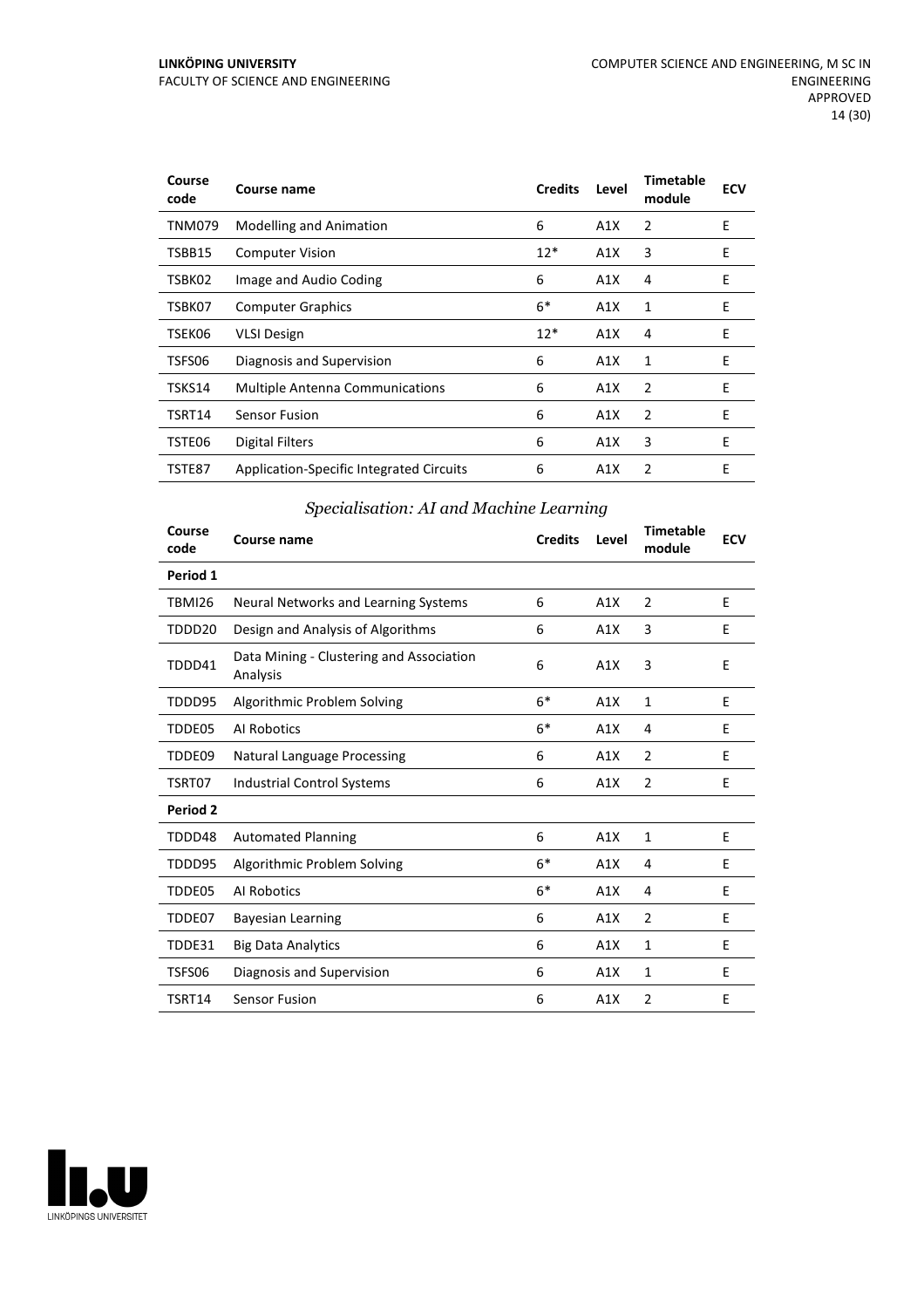| Course<br>code | Course name                            | <b>Credits</b> | Level | Timetable<br>module | <b>ECV</b> |
|----------------|----------------------------------------|----------------|-------|---------------------|------------|
| Period 1       |                                        |                |       |                     |            |
| TDTS21         | <b>Advanced Networking</b>             | $6*$           | A1X   | 1                   | Ε          |
| TSBK08         | Data Compression                       | 6              | A1X   | 2                   | E          |
| TSEK38         | Radio Frequency Transceiver Design     | 6              | A1X   | 2                   | E          |
| TSKS13         | <b>Wireless Communications</b>         | 6              | A1X   | 4                   | E          |
| Period 2       |                                        |                |       |                     |            |
| TDTS21         | <b>Advanced Networking</b>             | $6*$           | A1X   | 1                   | E          |
| TFYA19         | <b>Quantum Computers</b>               | 6              | A1X   | 4                   | E          |
| TSBK02         | Image and Audio Coding                 | 6              | A1X   | 4                   | E          |
| TSKS14         | <b>Multiple Antenna Communications</b> | 6              | A1X   | $\mathfrak{p}$      | E          |

#### *Specialisation: Communication*

#### **Course code Course name Credits Level Timetable module ECV Period 1** TDDD57 Physical Interaction and Game Programming 6 A1X 1 C TSBK07 Computer Graphics 6\* A1X 4 C TBMI26 Neural Networks and Learning Systems 6 A1X 2 E **Period 2** TSBK07 Computer Graphics 6\* A1X 1 TNM079 Modelling and Animation **6** A1X 2 E

#### *Specialisation: Computer Games Programming*

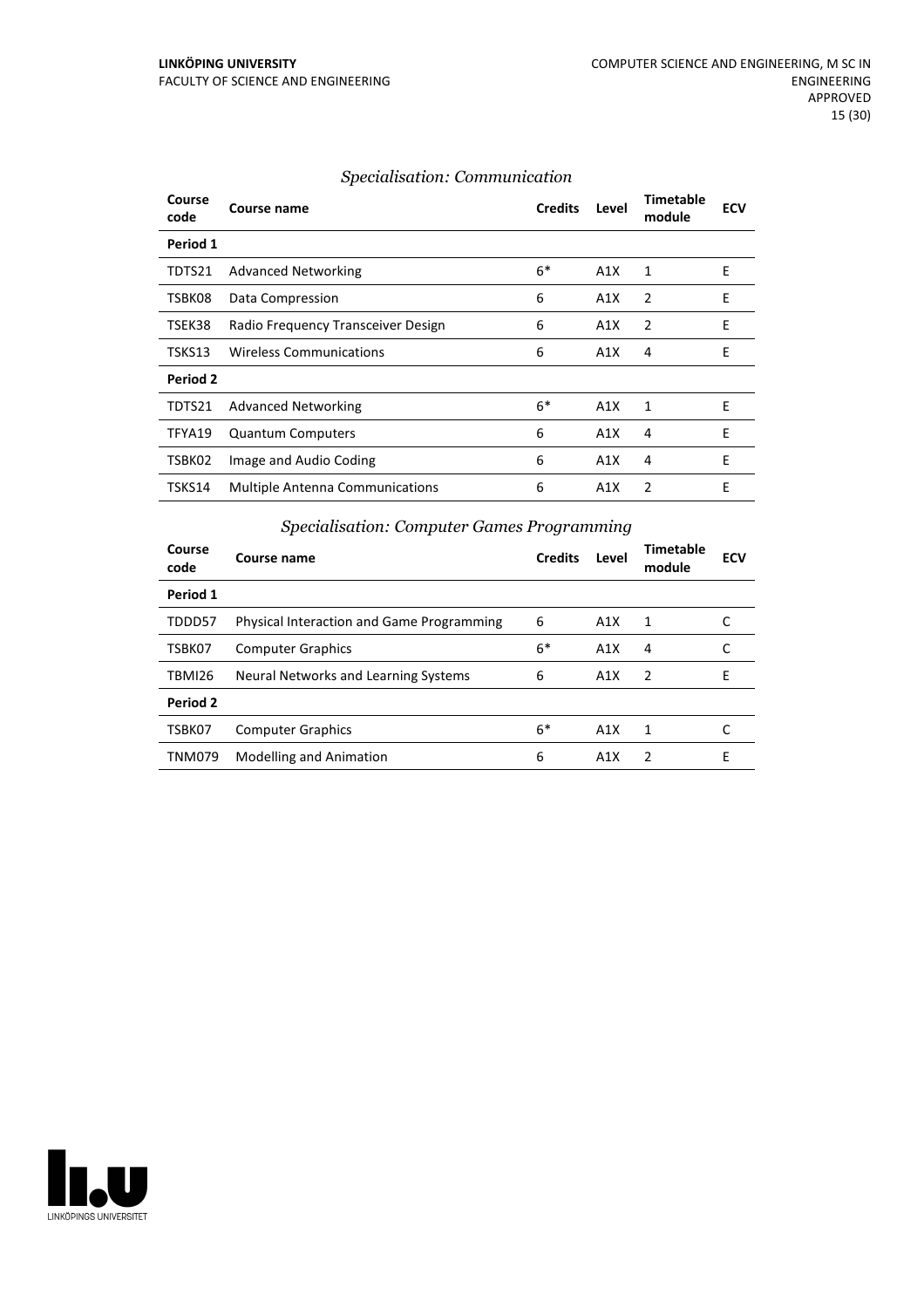| Course<br>code | Course name                                              | <b>Credits</b> | Level | <b>Timetable</b><br>module | <b>ECV</b> |
|----------------|----------------------------------------------------------|----------------|-------|----------------------------|------------|
| Period 1       |                                                          |                |       |                            |            |
| TDDA69         | Data and Program Structures                              | $6*$           | G2X   | 3                          | E          |
| TDDD25         | <b>Distributed Systems</b>                               | 6              | A1X   | 2                          | E          |
| TDDD38         | Advanced Programming in C++                              | $6*$           | A1X   | 2                          | E          |
| TDDD97         | Web Programming                                          | 6              | G2X   | 3                          | E          |
| TDTS07         | System Design and Methodology                            | 6              | A1X   | $\mathbf{1}$               | F          |
| TDTS21         | <b>Advanced Networking</b>                               | $6*$           | A1X   | 1                          | E          |
| Period 2       |                                                          |                |       |                            |            |
| TDDA69         | Data and Program Structures                              | $6*$           | G2X   | 1                          | E          |
| TDDC78         | Programming of Parallel Computers - Methods<br>and Tools | 6              | A1X   | 3                          | E          |
| TDDD05         | <b>Component Based Software</b>                          | 6              | A1X   | $\mathbf{1}$               | E          |
| TDDD14         | Formal Languages and Automata Theory                     | 6              | G2X   | 2                          | E          |
| TDDD27         | <b>Advanced Web Programming</b>                          | 6              | A1X   | 3                          | E          |
| TDDD38         | Advanced Programming in C++                              | $6*$           | A1X   | $\overline{\phantom{a}}$   | E          |
| TDDE34         | Software Verification                                    | 6              | A1X   | 1                          | E          |
| TDTS21         | <b>Advanced Networking</b>                               | $6*$           | A1X   | 1                          | E          |

#### *Specialisation: Computer Systems Architecture*

#### *Specialisation: Electronics*

| Course<br>code | Course name                                     | <b>Credits</b> | Level | <b>Timetable</b><br>module | <b>ECV</b> |
|----------------|-------------------------------------------------|----------------|-------|----------------------------|------------|
| Period 1       |                                                 |                |       |                            |            |
| TSTE08         | Analog and Discrete-Time Integrated Circuits    | 6              | A1X   | 3                          | C          |
| TSEK06         | <b>VLSI Design</b>                              | $12*$          | A1X   | 4                          | E          |
| TSEK38         | Radio Frequency Transceiver Design              | 6              | A1X   | 2                          | E          |
| TSTE14         | <b>Analog Filters</b>                           | 6              | A1X   | 2                          | E          |
| TSTE93         | <b>Analog Circuits</b>                          | $6*$           | G2X   | 1                          | E          |
| Period 2       |                                                 |                |       |                            |            |
| TSTE87         | <b>Application-Specific Integrated Circuits</b> | 6              | A1X   | 2                          | C          |
| TSEK06         | <b>VLSI Design</b>                              | $12*$          | A1X   | 4                          | E          |
| TSTE06         | <b>Digital Filters</b>                          | 6              | A1X   | 3                          | E          |
| TSTE93         | <b>Analog Circuits</b>                          | $6*$           | G2X   | 1                          | E          |

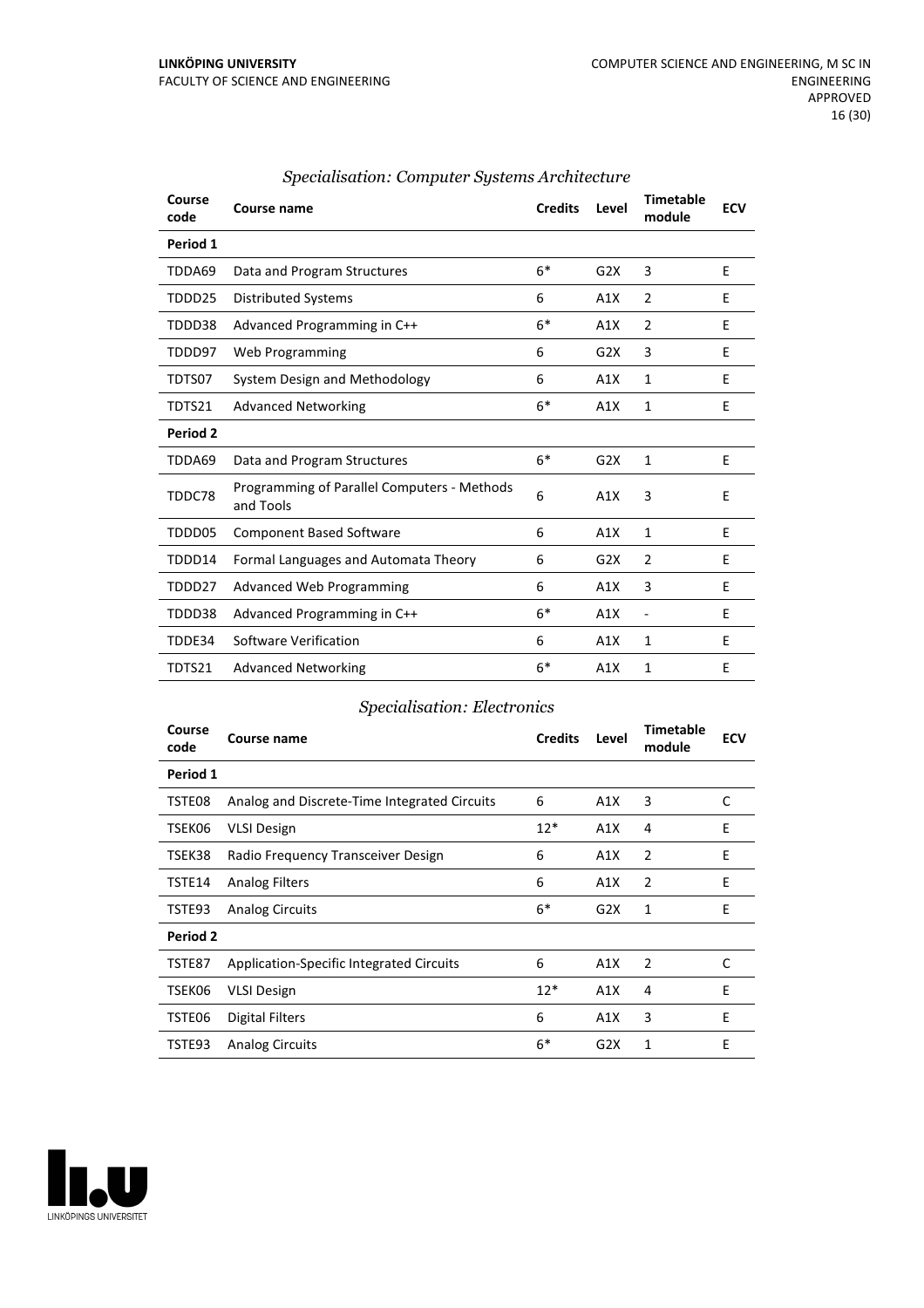| Course<br>code | Course name                                                    | <b>Credits</b> | Level | Timetable<br>module | <b>ECV</b> |
|----------------|----------------------------------------------------------------|----------------|-------|---------------------|------------|
| Period 1       |                                                                |                |       |                     |            |
| TDDE06         | Large-Scale Software Development - Structures<br>and Processes | $6*$           | A1X   | 4                   | E          |
| Period 2       |                                                                |                |       |                     |            |
| TDDD05         | <b>Component Based Software</b>                                | 6              | A1X   | 1                   | F          |
| TDDE06         | Large-Scale Software Development - Structures<br>and Processes | $6*$           | A1X   | 4                   | E          |
| TDDF34         | Software Verification                                          | 6              | A1X   | 1                   | F          |

# *Specialisation: Large Scale Software Engineering*

# *Specialisation: Medical Informatics*

| Course<br>code | Course name                                      | <b>Credits</b> | Level | <b>Timetable</b><br>module | <b>ECV</b> |
|----------------|--------------------------------------------------|----------------|-------|----------------------------|------------|
| Period 1       |                                                  |                |       |                            |            |
| TBMI01         | <b>Medical Decision Support</b>                  | 6              | A1X   | 4                          | Е          |
| TBMI03         | <b>Medical Information Models and Ontologies</b> | 6              | A1X   | 4                          | Е          |
| TBMI26         | Neural Networks and Learning Systems             | 6              | A1X   | 2                          | E          |
| TDDD17         | Information Security, Second Course              | $6*$           | A1X   | 4                          | E          |
| Period 2       |                                                  |                |       |                            |            |
| TBMT26         | Technology in Intensive Care and Surgery         | 6              | A1X   | 1                          | F          |
| TDDD17         | Information Security, Second Course              | $6*$           | A1X   | 4                          | F          |
| TDDE31         | <b>Big Data Analytics</b>                        | 6              | A1X   | 1                          | E          |

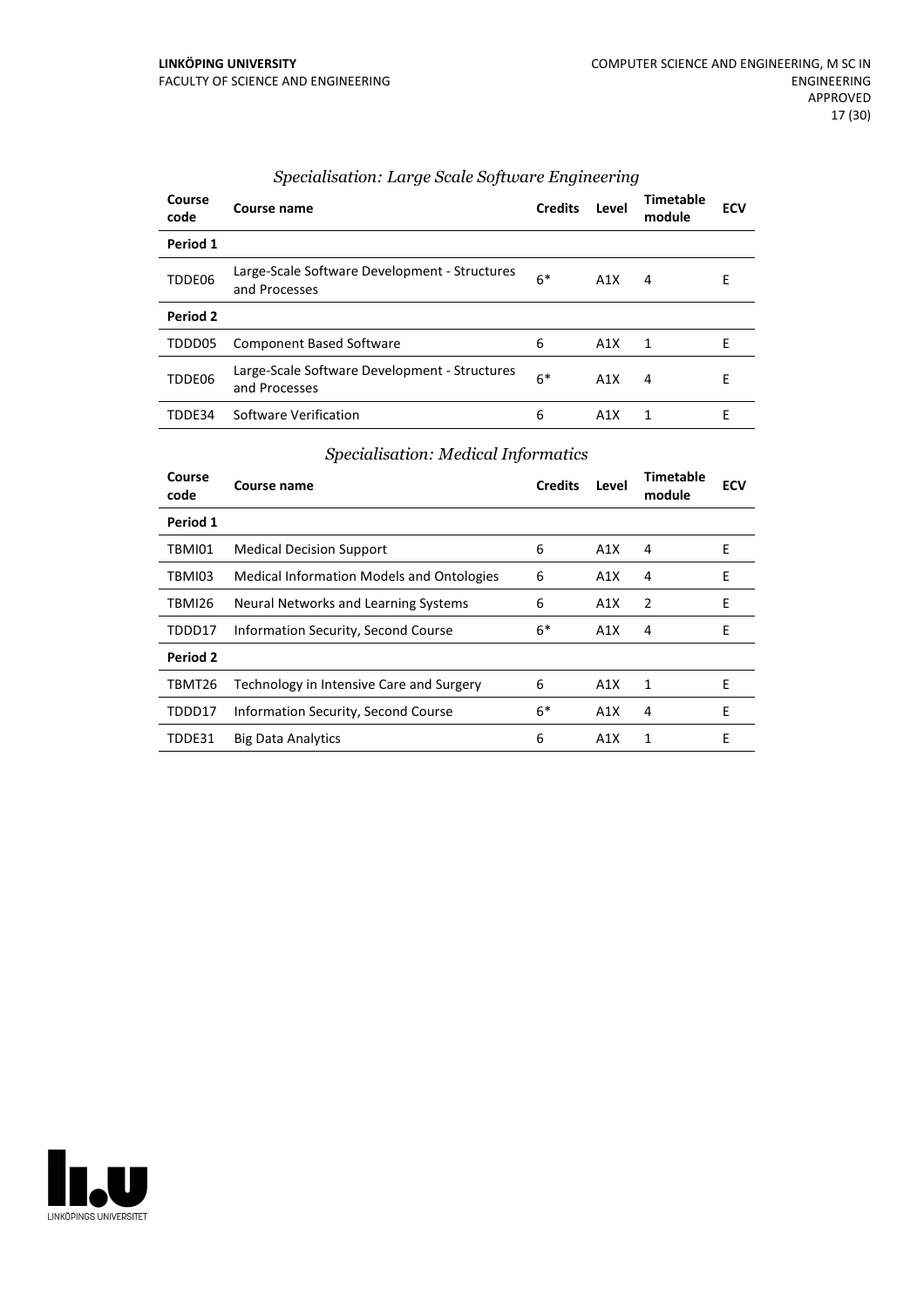| Course<br>code      | Course name                                              | <b>Credits</b> | Level | <b>Timetable</b><br>module | <b>ECV</b> |
|---------------------|----------------------------------------------------------|----------------|-------|----------------------------|------------|
| Period 1            |                                                          |                |       |                            |            |
| TDDA69              | Data and Program Structures                              | $6*$           | G2X   | 3                          | E          |
| TDDD20              | Design and Analysis of Algorithms                        | 6              | A1X   | 3                          | E          |
| TDDD38              | Advanced Programming in C++                              | $6*$           | A1X   | $\overline{2}$             | F          |
| TDDD41              | Data Mining - Clustering and Association<br>Analysis     | 6              | A1X   | 3                          | E          |
| TDDD95              | Algorithmic Problem Solving                              | $6*$           | A1X   | 1                          | E          |
| TDDE09              | <b>Natural Language Processing</b>                       | 6              | A1X   | 2                          | E          |
| Period <sub>2</sub> |                                                          |                |       |                            |            |
| TDDA69              | Data and Program Structures                              | $6*$           | G2X   | $\mathbf{1}$               | E          |
| TDDC78              | Programming of Parallel Computers - Methods<br>and Tools | 6              | A1X   | 3                          | E          |
| TDDD05              | <b>Component Based Software</b>                          | 6              | A1X   | 1                          | E          |
| TDDD14              | Formal Languages and Automata Theory                     | 6              | G2X   | $\overline{2}$             | E          |
| TDDD38              | Advanced Programming in C++                              | $6*$           | A1X   | $\overline{a}$             | E          |
| TDDD95              | Algorithmic Problem Solving                              | $6*$           | A1X   | 4                          | E          |
| TDDE34              | Software Verification                                    | 6              | A1X   | 1                          | F          |

#### *Specialisation: Programming and Algorithms*

# *Specialisation: Secure Systems*

| Course<br>code | Course name                         | <b>Credits</b> | Level | <b>Timetable</b><br>module | <b>ECV</b> |
|----------------|-------------------------------------|----------------|-------|----------------------------|------------|
| Period 1       |                                     |                |       |                            |            |
| TDDD17         | Information Security, Second Course | $6*$           | A1X   | 4                          | C          |
| TDDD38         | Advanced Programming in C++         | $6*$           | A1X   | 2                          | E          |
| TDDD97         | Web Programming                     | 6              | G2X   | 3                          | E          |
| TDTS21         | <b>Advanced Networking</b>          | $6*$           | A1X   | 1                          | E          |
| Period 2       |                                     |                |       |                            |            |
| TDDD17         | Information Security, Second Course | $6*$           | A1X   | 4                          | C          |
| TDDD27         | Advanced Web Programming            | 6              | A1X   | 3                          | E          |
| TDDD38         | Advanced Programming in C++         | $6*$           | A1X   |                            | E          |
| TDTS21         | <b>Advanced Networking</b>          | $6*$           | A1X   | 1                          | E          |

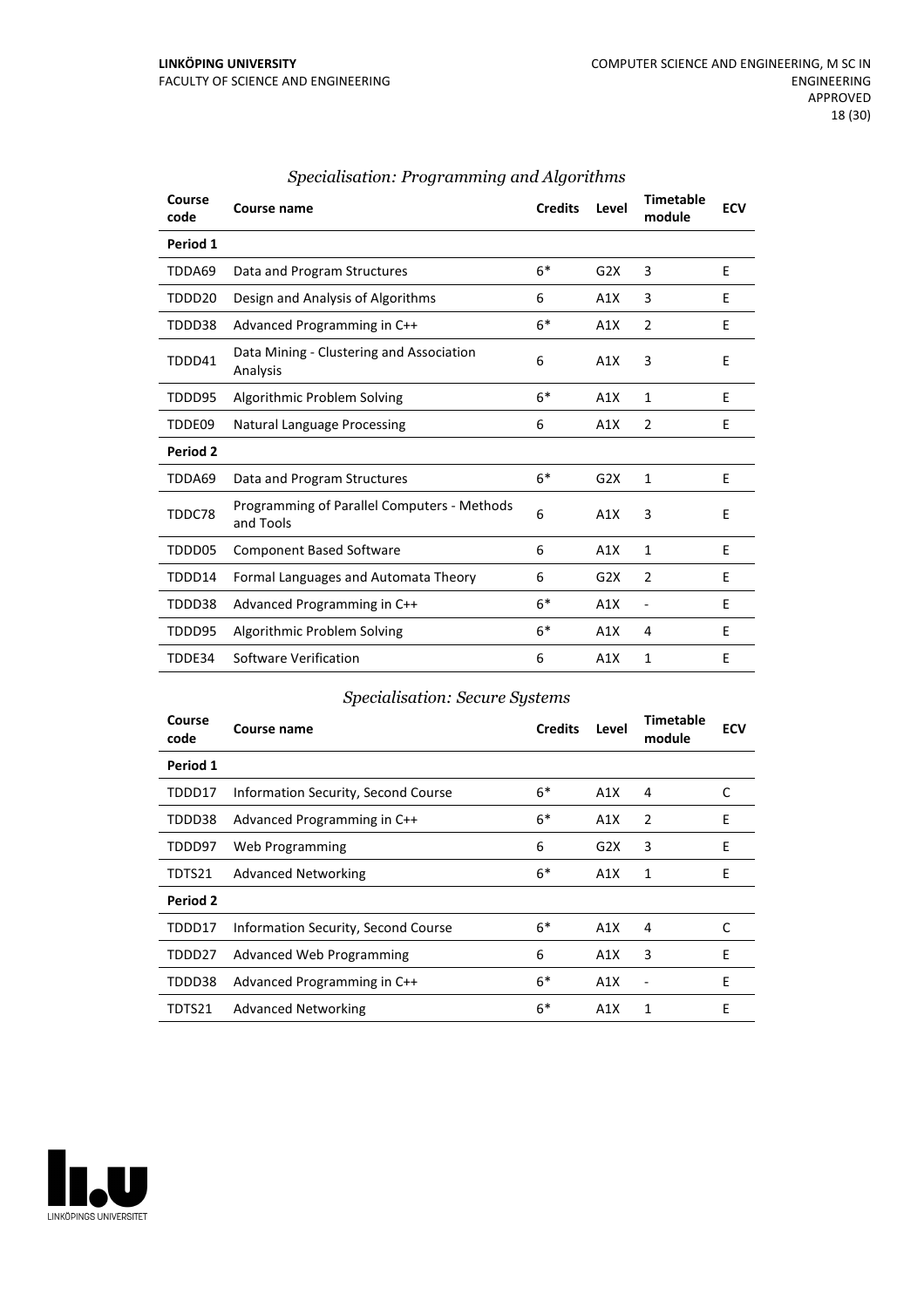| Course<br>code | Course name                          | <b>Credits</b> | Level | <b>Timetable</b><br>module | <b>ECV</b> |
|----------------|--------------------------------------|----------------|-------|----------------------------|------------|
| Period 1       |                                      |                |       |                            |            |
| TBMI26         | Neural Networks and Learning Systems | 6              | A1X   | 2                          | E          |
| TBMT02         | <b>Medical Imaging</b>               | 6              | A1X   | 3                          | E          |
| <b>TNM048</b>  | Information Visualisation            | 6              | A1X   | 3                          | E          |
| TSBB15         | <b>Computer Vision</b>               | $12*$          | A1X   | $\mathbf{1}$               | E          |
| TSBK07         | <b>Computer Graphics</b>             | $6*$           | A1X   | 4                          | Ε          |
| TSBK08         | Data Compression                     | 6              | A1X   | 2                          | E          |
| Period 2       |                                      |                |       |                            |            |
| TSBB15         | <b>Computer Vision</b>               | $12*$          | A1X   | 3                          | E          |
| TSBK02         | Image and Audio Coding               | 6              | A1X   | 4                          | E          |
| TSBK07         | <b>Computer Graphics</b>             | $6*$           | A1X   | 1                          | E          |
| TSRT14         | <b>Sensor Fusion</b>                 | 6              | A1X   | 2                          | E          |

# *Specialisation: Signal and Image Processing*

# *Specialisation: System-on-Chip*

| Course<br>code | Course name                                     | <b>Credits</b> | Level | <b>Timetable</b><br>module | <b>ECV</b> |
|----------------|-------------------------------------------------|----------------|-------|----------------------------|------------|
| Period 1       |                                                 |                |       |                            |            |
| TDTS07         | System Design and Methodology                   | 6              | A1X   | 1                          | C          |
| TSBK07         | <b>Computer Graphics</b>                        | $6*$           | A1X   | 4                          | E          |
| TSEK06         | <b>VLSI Design</b>                              | $12*$          | A1X   | 4                          | E          |
| TSTE08         | Analog and Discrete-Time Integrated Circuits    | 6              | A1X   | 3                          | Ε          |
| Period 2       |                                                 |                |       |                            |            |
| TEIE44         | Intellectual Property Rights                    | 4              | G1X   | 1                          | E          |
| TSBK07         | <b>Computer Graphics</b>                        | $6*$           | A1X   | 1                          | E          |
| TSEK06         | <b>VLSI Design</b>                              | $12*$          | A1X   | 4                          | E          |
| TSTE06         | Digital Filters                                 | 6              | A1X   | 3                          | E          |
| TSTE87         | <b>Application-Specific Integrated Circuits</b> | 6              | A1X   | 2                          | E          |

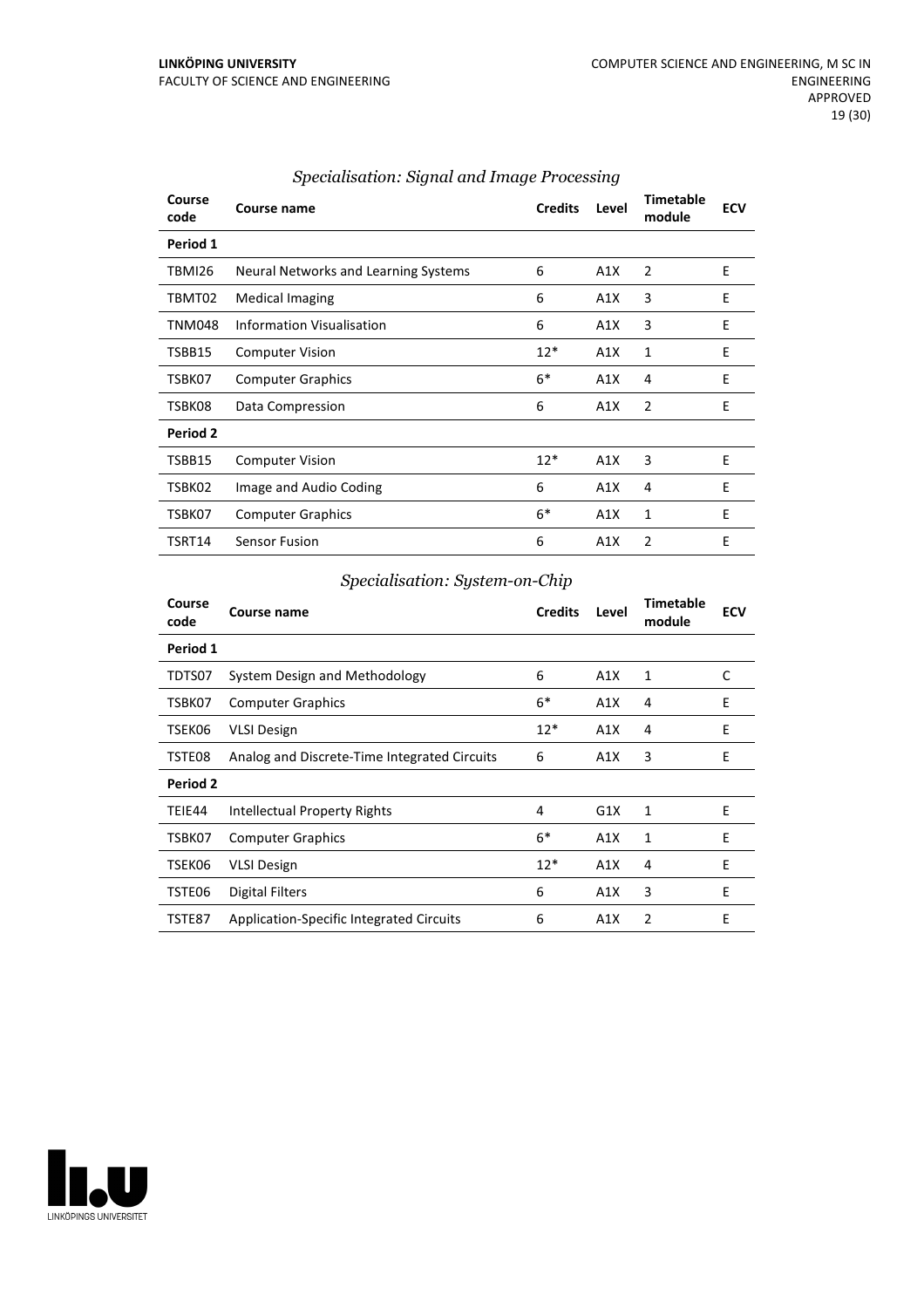| Course<br>code | Course name                          | <b>Credits</b> | Level | <b>Timetable</b><br>module | <b>ECV</b> |
|----------------|--------------------------------------|----------------|-------|----------------------------|------------|
| Period 1       |                                      |                |       |                            |            |
| TDTS07         | System Design and Methodology        | 6              | A1X   | 1                          | C          |
| TDDD25         | <b>Distributed Systems</b>           | 6              | A1X   | $\overline{2}$             | C/E        |
| TSBK08         | Data Compression                     | 6              | A1X   | $\overline{2}$             | C/E        |
| TSRT07         | <b>Industrial Control Systems</b>    | 6              | A1X   | $\overline{2}$             | C/E        |
| TBMI26         | Neural Networks and Learning Systems | 6              | A1X   | $\overline{2}$             | E          |
| Period 2       |                                      |                |       |                            |            |
| TDDD05         | <b>Component Based Software</b>      | 6              | A1X   | 1                          | C/E        |
| TSFS06         | Diagnosis and Supervision            | 6              | A1X   | 1                          | C/E        |

# *Specialisation: Systems Technology*

# **Semester 9 (Autumn 2018)**

| Course<br>code | Course name                                                                | <b>Credits</b> | Level | <b>Timetable</b><br>module | <b>ECV</b> |
|----------------|----------------------------------------------------------------------------|----------------|-------|----------------------------|------------|
| Period 1       |                                                                            |                |       |                            |            |
| TANA21         | Scientific Computing                                                       | 6              | G1X   | 3                          | C/E        |
| TAMS39         | <b>Multivariate Statistical Methods</b>                                    | 6              | A1X   | 4                          | F          |
| TBMT14         | <b>Biomedical Engineering - Project Course</b>                             | $12*$          | A1X   | 4                          | E          |
| TBMT36         | <b>Biomedical Optics</b>                                                   | 6              | A1X   | $\mathbf{1}$               | E          |
| TDDD43         | Advanced Data Models and Databases                                         | $6*$           | A1X   | 2                          | E          |
| TDDE14         | Large-Scale Software Development:<br><b>Contributions and Evolution</b>    | $6*$           | A1X   | 4                          | E          |
| TDDE15         | <b>Advanced Machine Learning</b>                                           | 6              | A1X   | $\mathbf{1}$               | E          |
| TDDE19         | Advanced Project Course - AI and Machine<br>Learning                       | $6*$           | A1X   | 4                          | F          |
| TDDE20         | Advanced Project Course - Game, App and<br>Web Development                 | $6*$           | A1X   | 4                          | E          |
| TDDE21         | Advanced Project Course: Secure Distributed<br>and Embedded Systems        | $6*$           | A1X   | 4                          | F          |
| <b>TDEI13</b>  | <b>Enterprise Resource Planning Systems: Process</b><br>and Implementation | 6              | A1X   | $\overline{2}$             | E          |
| TDTS06         | <b>Computer Networks</b>                                                   | 6              | G2X   | 1                          | E          |
| TNCG15         | Advanced Global Illumination and Rendering                                 | 6              | A1X   | 4                          | E          |
| TNM067         | Scientific Visualization                                                   | 6              | A1X   | 3                          | E          |

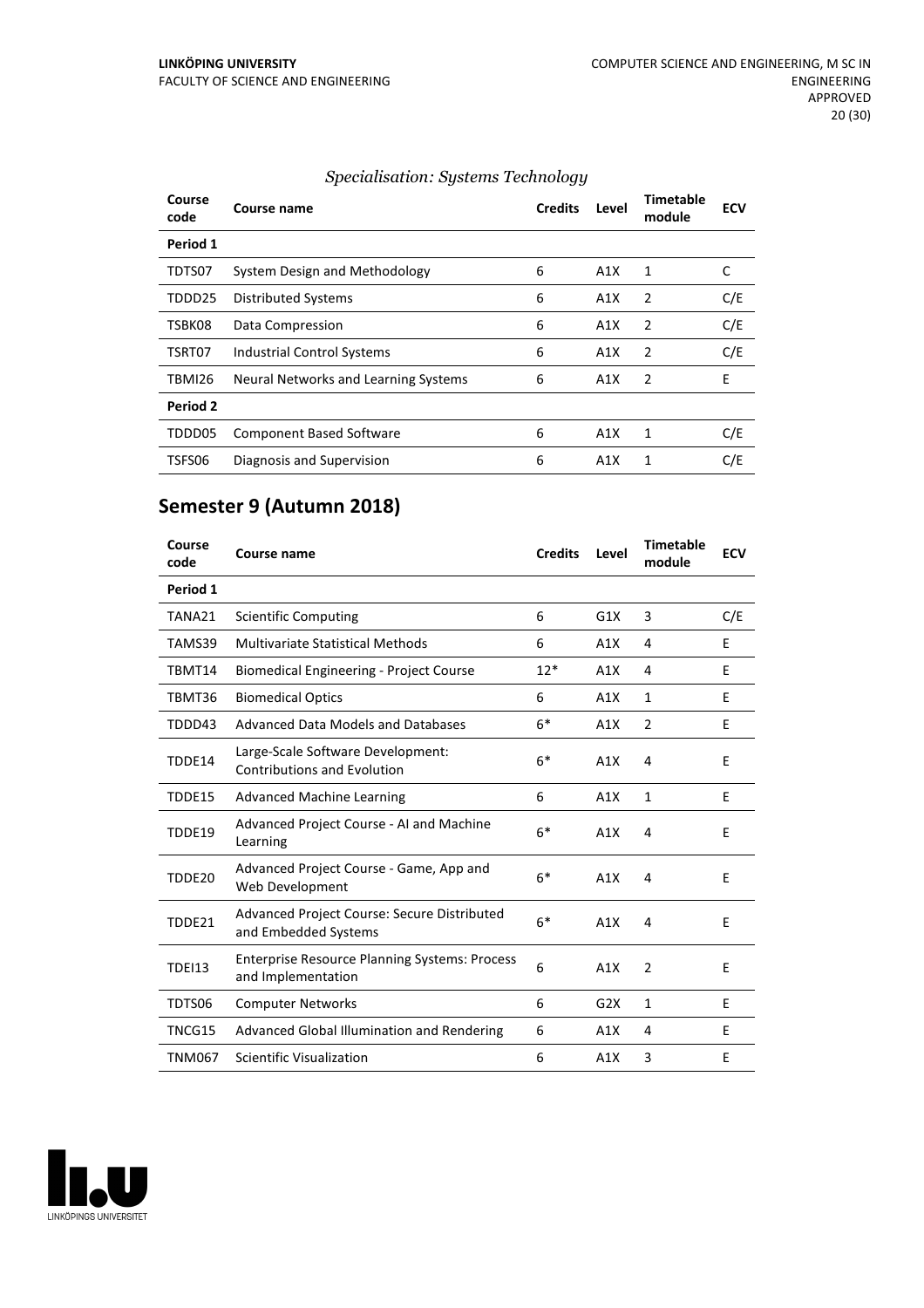| Course<br>code  | <b>Course name</b>                                               | <b>Credits</b> | Level | <b>Timetable</b><br>module | <b>ECV</b> |
|-----------------|------------------------------------------------------------------|----------------|-------|----------------------------|------------|
| TNM095          | Artificial Intelligence for Interactive Media                    | 6              | A1X   | 2                          | E          |
| TSBB11          | Images and Graphics, Project Course CDIO                         | $12*$          | A1X   | 4                          | E          |
| TSBB17          | Visual Object Recognition and Detection                          | 6              | A1X   | 2                          | E          |
| TSBK03          | <b>Advanced Game Programming</b>                                 | $6*$           | A1X   | 1                          | E          |
| TSEA26          | Design of Embedded DSP Processor                                 | 6              | A1X   | 1                          | E          |
| TSEA84          | Digital Design Project                                           | $6*$           | A1X   | 3                          | E          |
| TSEK03          | Radio Frequency Integrated Circuits                              | 6              | A1X   | 2                          | Е          |
| TSEK11          | Evaluation of an Integrated Circuit                              | 2              | A1X   | 4                          | E          |
| TSIN01          | <b>Information Networks</b>                                      | 6              | A1X   | 3                          | E          |
| TSKS05          | <b>Communication Systems, Project Course</b>                     | $12*$          | A1X   | 4                          | E          |
| <b>TSKS12</b>   | Modern Channel Coding, Inference and<br>Learning                 | 6              | A1X   | 1                          | E          |
| TSRT10          | Automatic Control - Project Course                               | $12*$          | A1X   | 4                          | E          |
| TSTE17          | System Design                                                    | $12*$          | A1X   | 4                          | E          |
| TSTE25          | <b>Power Electronics</b>                                         | 6              | A1X   | 3                          | E          |
| <b>Period 2</b> |                                                                  |                |       |                            |            |
| TDDD89          | <b>Scientific Method</b>                                         | 6              | A1X   | 3                          | C          |
| TANA09          | Numerical Algorithms in Computer Science                         | 4              | G2X   | 1                          | C/E        |
| TAOP61          | <b>Optimization of Realistic Complex Systems</b>                 | 6              | A1X   | 3                          | E          |
| TBMI02          | <b>Medical Image Analysis</b>                                    | 6              | A1X   | 1                          | E          |
| TBMT14          | <b>Biomedical Engineering - Project Course</b>                   | $12*$          | A1X   | 4                          | E          |
| TDDB44          | <b>Compiler Construction</b>                                     | 6              | A1X   | $\mathbf{1}$               | Е          |
| TDDC90          | Software Security                                                | 6              | A1X   | 1                          | E          |
| TDDD07          | Real Time Systems                                                | 6              | A1X   | 4                          | E          |
| TDDD30          | <b>Advanced Software Engineering</b>                             | 6              | A1X   | 4                          | Ε          |
| TDDD43          | <b>Advanced Data Models and Databases</b>                        | $6*$           | A1X   | 2                          | E          |
| TDDD56          | Multicore and GPU Programming                                    | 6              | A1X   | $\overline{2}$             | E          |
| TDDE13          | Multi Agent Systems                                              | 6              | A1X   | 1                          | E          |
| TDDE14          | Large-Scale Software Development:<br>Contributions and Evolution | $6*$           | A1X   | 4                          | E          |
| TDDE16          | <b>Text Mining</b>                                               | 6              | A1X   | $\overline{2}$             | E          |
| TDDE19          | Advanced Project Course - AI and Machine<br>Learning             | $6*$           | A1X   | 4                          | E          |

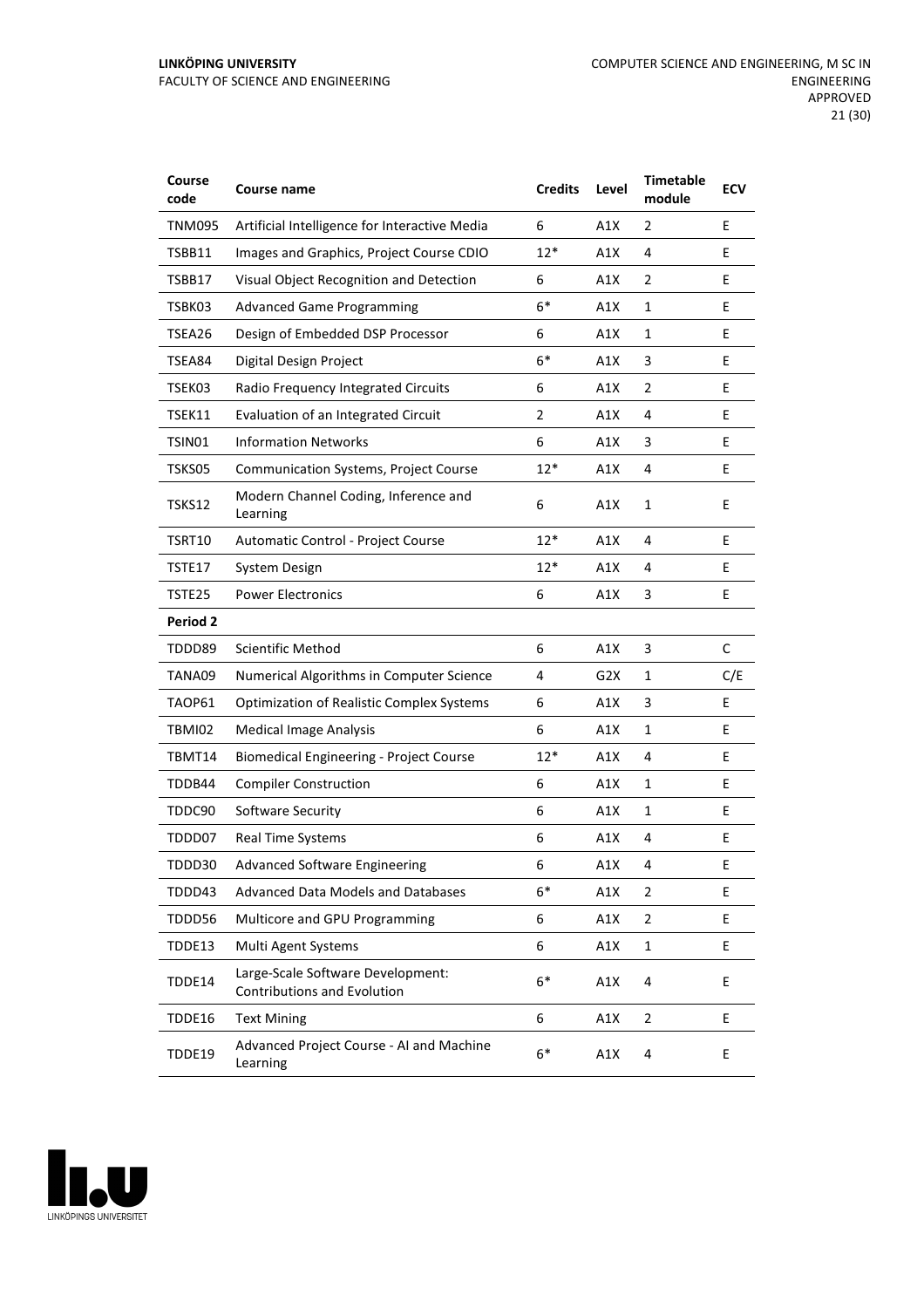| Course<br>code     | <b>Course name</b>                                                  | <b>Credits</b> | Level | <b>Timetable</b><br>module | <b>ECV</b> |
|--------------------|---------------------------------------------------------------------|----------------|-------|----------------------------|------------|
| TDDE20             | Advanced Project Course - Game, App and<br>Web Development          | $6*$           | A1X   | 4                          | E          |
| TDDE21             | Advanced Project Course: Secure Distributed<br>and Embedded Systems | $6*$           | A1X   | 4                          | E          |
| <b>TNM086</b>      | <b>Virtual Reality Techniques</b>                                   | 6              | A1X   | $\overline{2}$             | E          |
| TSBB11             | Images and Graphics, Project Course CDIO                            | $12*$          | A1X   | 4                          | E          |
| TSBK03             | <b>Advanced Game Programming</b>                                    | $6*$           | A1X   | $\overline{a}$             | E          |
| TSEA44             | Computer Hardware - a System on Chip                                | 6              | A1X   | 1                          | E          |
| TSEA84             | Digital Design Project                                              | $6*$           | A1X   | 3                          | E          |
| TSIN <sub>02</sub> | Internetworking                                                     | 6              | A1X   | 1                          | E          |
| TSKS05             | <b>Communication Systems, Project Course</b>                        | $12*$          | A1X   | 4                          | E          |
| TSRT10             | Automatic Control - Project Course                                  | $12*$          | A1X   | 4                          | E          |
| TSTE17             | System Design                                                       | $12*$          | A1X   | 4                          | E          |
| TSTE <sub>26</sub> | Powergrid and Technology for Renewable<br>Production                | 6              | A1X   | 3                          | E          |
| TSTE85             | <b>Low Power Electronics</b>                                        | 6              | A1X   | $\overline{2}$             | E          |

# *Specialisation: AI and Machine Learning*

| Course<br>code | Course name                                          | <b>Credits</b> | Level            | Timetable<br>module | ECV |
|----------------|------------------------------------------------------|----------------|------------------|---------------------|-----|
| Period 1       |                                                      |                |                  |                     |     |
| TDDE19         | Advanced Project Course - AI and Machine<br>Learning | $6*$           | A1X              | 4                   | C   |
| TDDE15         | <b>Advanced Machine Learning</b>                     | 6              | A1X              | 1                   | E   |
| TSBB17         | Visual Object Recognition and Detection              | 6              | A1X              | 2                   | E   |
| TSRT62         | Modelling and Simulation                             | 6              | A1X              | 3                   | E   |
| Period 2       |                                                      |                |                  |                     |     |
| TDDE19         | Advanced Project Course - AI and Machine<br>Learning | $6*$           | A1X              | 4                   | C   |
| TDDE13         | Multi Agent Systems                                  | 6              | A1X              | 1                   | E   |
| TDDE16         | Text Mining                                          | 6              | A <sub>1</sub> X | $\overline{2}$      | E   |

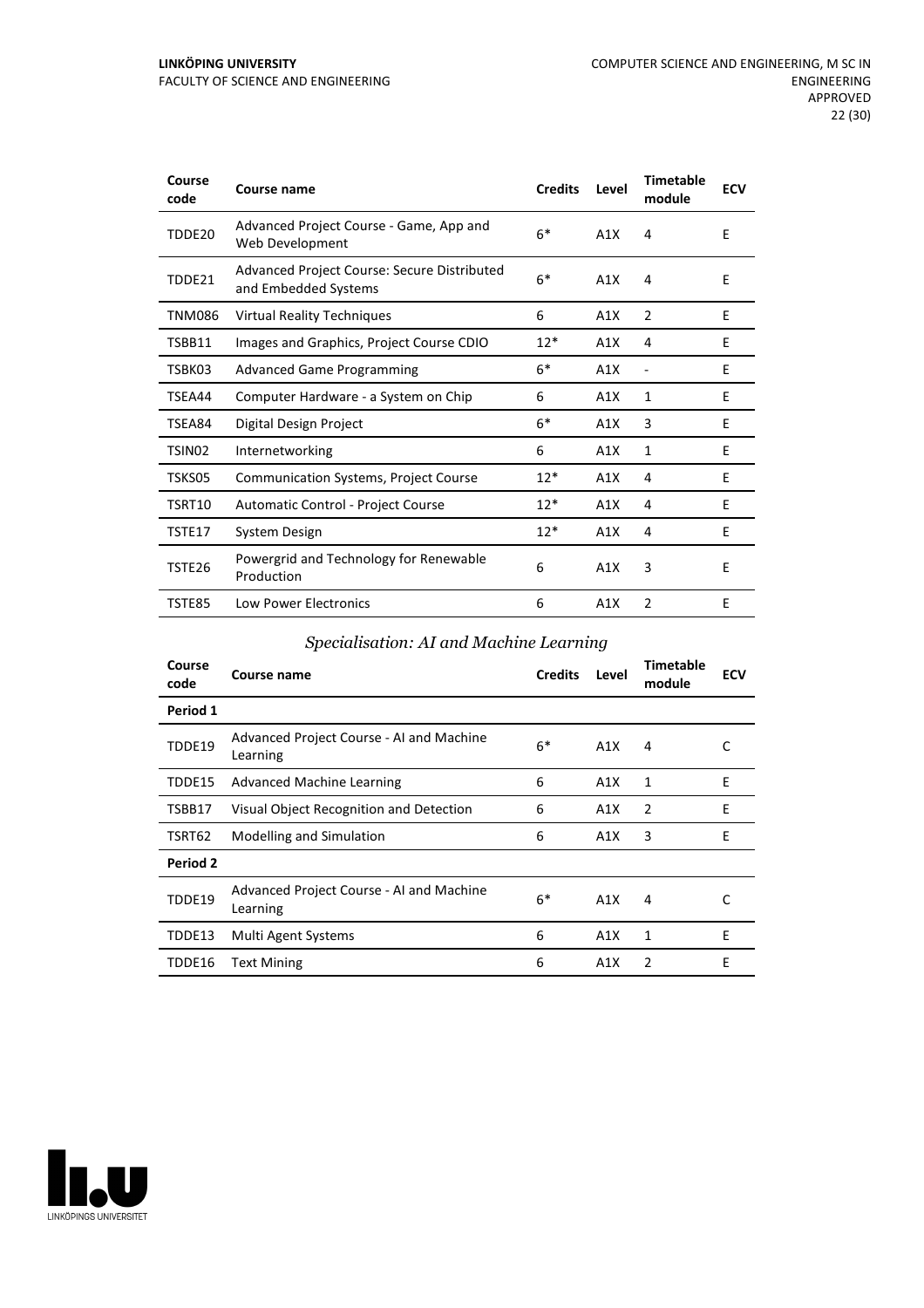#### *Specialisation: Communication*

| Course<br>code  | Course name                                   | <b>Credits</b> | Level            | <b>Timetable</b><br>module | <b>ECV</b> |
|-----------------|-----------------------------------------------|----------------|------------------|----------------------------|------------|
| Period 1        |                                               |                |                  |                            |            |
| TSIN01          | <b>Information Networks</b>                   | 6              | A1X              | 3                          |            |
| TSEK03          | Radio Frequency Integrated Circuits           | 6              | A1X              | 2                          | E          |
| TSIT03          | Cryptology                                    | 6              | A1X              | 2                          | Е          |
| TSKS05          | <b>Communication Systems, Project Course</b>  | $12*$          | A1X              | 4                          | F          |
| TSKS12          | Modern Channel Coding, Inference and Learning | - 6            | A1X              | 1                          | Е          |
| <b>Period 2</b> |                                               |                |                  |                            |            |
| TSKS05          | <b>Communication Systems, Project Course</b>  | $12*$          | A <sub>1</sub> X | 4                          | F          |

# *Specialisation: Computer Games Programming*

| Course<br>code | Course name                                                | <b>Credits</b> | Level | <b>Timetable</b><br>module | <b>ECV</b> |
|----------------|------------------------------------------------------------|----------------|-------|----------------------------|------------|
| Period 1       |                                                            |                |       |                            |            |
| TSBK03         | <b>Advanced Game Programming</b>                           | $6*$           | A1X   | 1                          | C          |
| TDDE20         | Advanced Project Course - Game, App and Web<br>Development | $6*$           | A1X   | 4                          | E          |
| TNCG15         | Advanced Global Illumination and Rendering                 | 6              | A1X   | 4                          | E          |
| TSBB11         | Images and Graphics, Project Course CDIO                   | $12*$          | A1X   | 4                          | F          |
| Period 2       |                                                            |                |       |                            |            |
| TSBK03         | <b>Advanced Game Programming</b>                           | $6*$           | A1X   |                            | C          |
| TDDE20         | Advanced Project Course - Game, App and Web<br>Development | $6*$           | A1X   | 4                          | E          |
| TSBB11         | Images and Graphics, Project Course CDIO                   | $12*$          | A1X   | 4                          | E          |
| TSIN02         | Internetworking                                            | 6              | A1X   | 1                          | E          |

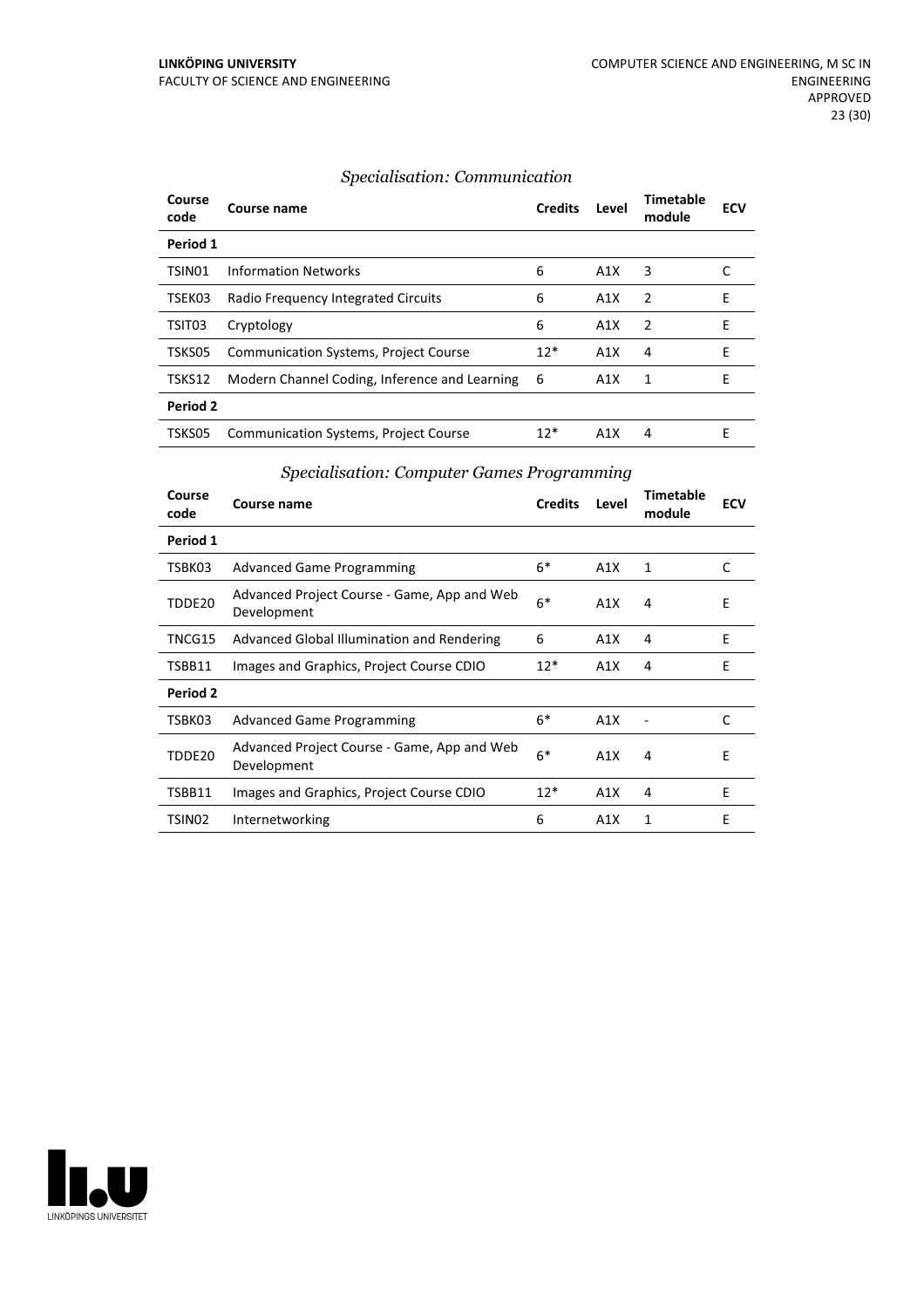| Course<br>code     | Course name                                                         | <b>Credits</b> | Level | <b>Timetable</b><br>module | <b>ECV</b> |
|--------------------|---------------------------------------------------------------------|----------------|-------|----------------------------|------------|
| Period 1           |                                                                     |                |       |                            |            |
| TDDD43             | Advanced Data Models and Databases                                  | $6*$           | A1X   | 2                          | E          |
| TDDE21             | Advanced Project Course: Secure Distributed<br>and Embedded Systems | $6*$           | A1X   | 4                          | E          |
| TSEA26             | Design of Embedded DSP Processor                                    | 6              | A1X   | $\mathbf{1}$               | E          |
| TSIT03             | Cryptology                                                          | 6              | A1X   | $\overline{2}$             | E          |
| TSKS01             | Digital Communication                                               | $6*$           | A1X   | 4                          | E          |
| Period 2           |                                                                     |                |       |                            |            |
| TDDB44             | <b>Compiler Construction</b>                                        | 6              | A1X   | 1                          | E          |
| TDDC90             | Software Security                                                   | 6              | A1X   | 1                          | E          |
| TDDD37             | Database Technology                                                 | 6              | G2X   | 1                          | E          |
| TDDD43             | Advanced Data Models and Databases                                  | $6*$           | A1X   | 2                          | Е          |
| TDDD56             | Multicore and GPU Programming                                       | 6              | A1X   | $\overline{2}$             | E          |
| TDDE21             | Advanced Project Course: Secure Distributed<br>and Embedded Systems | $6*$           | A1X   | 4                          | E          |
| TSIN <sub>02</sub> | Internetworking                                                     | 6              | A1X   | $\mathbf{1}$               | E          |
| TSKS01             | Digital Communication                                               | $6*$           | A1X   | 4                          | E          |

# *Specialisation: Computer Systems Architecture*

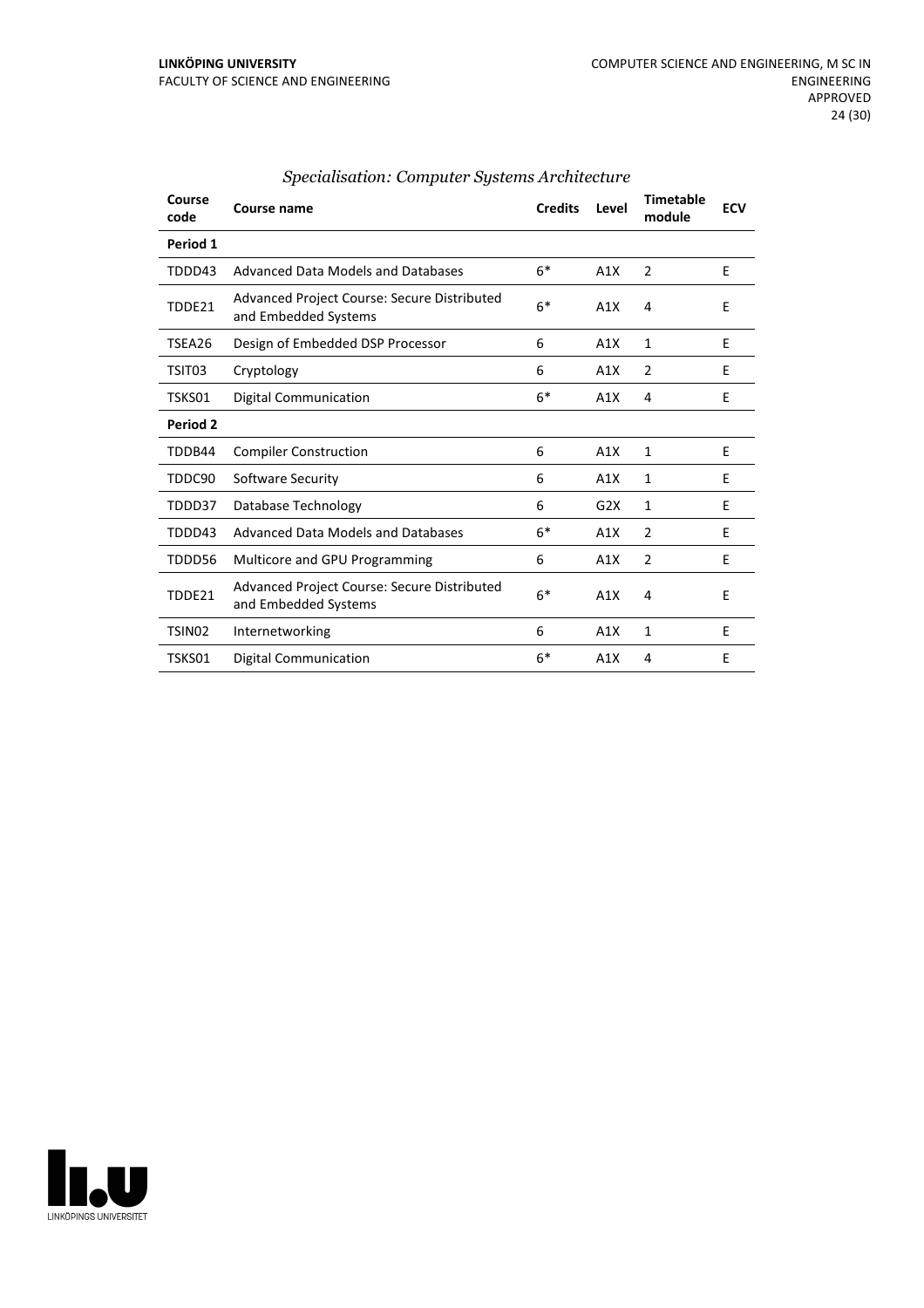| Course<br>code | Course name                                          | <b>Credits</b> | Level | Timetable<br>module | <b>ECV</b> |
|----------------|------------------------------------------------------|----------------|-------|---------------------|------------|
| Period 1       |                                                      |                |       |                     |            |
| TSEA26         | Design of Embedded DSP Processor                     | 6              | A1X   | 1                   | E          |
| TSEA84         | Digital Design Project                               | $6*$           | A1X   | 3                   | E          |
| TSEK03         | Radio Frequency Integrated Circuits                  | 6              | A1X   | $\overline{2}$      | E          |
| TSEK11         | Evaluation of an Integrated Circuit                  | $\overline{2}$ | A1X   | 4                   | E          |
| TSTE17         | System Design                                        | $12*$          | A1X   | 4                   | E          |
| TSTE25         | <b>Power Electronics</b>                             | 6              | A1X   | 3                   | E          |
| Period 2       |                                                      |                |       |                     |            |
| TSEA44         | Computer Hardware - a System on Chip                 | 6              | A1X   | 1                   | E          |
| TSEA84         | Digital Design Project                               | $6*$           | A1X   | 3                   | E          |
| TSTE17         | System Design                                        | $12*$          | A1X   | 4                   | E          |
| TSTE26         | Powergrid and Technology for Renewable<br>Production | 6              | A1X   | 3                   | E          |
| TSTE85         | <b>Low Power Electronics</b>                         | 6              | A1X   | $\overline{2}$      | E          |

#### *Specialisation: Electronics*

*Specialisation: International Software Engineering*

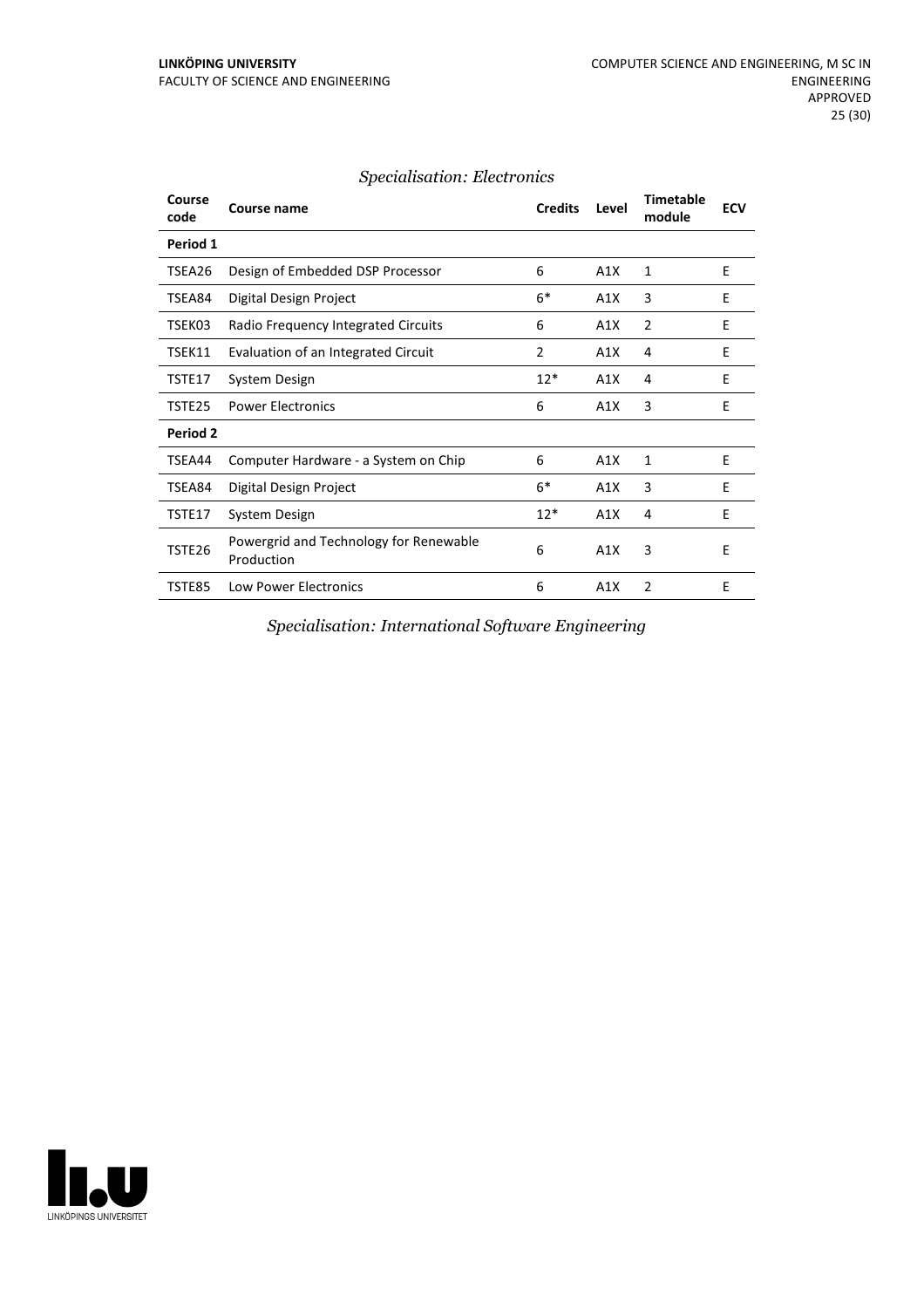| Course<br>code | Course name                                                                | <b>Credits</b> | Level | <b>Timetable</b><br>module | <b>ECV</b> |
|----------------|----------------------------------------------------------------------------|----------------|-------|----------------------------|------------|
| Period 1       |                                                                            |                |       |                            |            |
| TDDC34         | Technical, Economic and Societal Evaluation of<br>IT-products              | 6              | A1X   | 3                          | C          |
| TDDD69         | Software Engineering - Company Project                                     | $6*$           | A1X   | $\mathbf{1}$               | C          |
| TDDB84         | Design Patterns                                                            | 6              | A1X   | 4                          | E          |
| TDDD04         | <b>Software Testing</b>                                                    | 6              | A1X   | $\overline{2}$             | E          |
| TDDD38         | Advanced Programming in C++                                                | $6*$           | A1X   | 2                          | E          |
| TDDD43         | Advanced Data Models and Databases                                         | $6*$           | A1X   | 2                          | E          |
| <b>TDEI13</b>  | <b>Enterprise Resource Planning Systems: Process</b><br>and Implementation | 6              | A1X   | 2                          | E          |
| Period 2       |                                                                            |                |       |                            |            |
| TDDD69         | Software Engineering - Company Project                                     | $6*$           | A1X   | 1                          | C          |
| TDDC90         | Software Security                                                          | 6              | A1X   | 1                          | E          |
| TDDD07         | <b>Real Time Systems</b>                                                   | 6              | A1X   | 4                          | E          |
| TDDD30         | <b>Advanced Software Engineering</b>                                       | 6              | A1X   | 4                          | E          |
| TDDD38         | Advanced Programming in C++                                                | $6*$           | A1X   | $\overline{\phantom{a}}$   | E          |
| TDDD43         | Advanced Data Models and Databases                                         | $6*$           | A1X   | 2                          | E          |
| TDEI19         | Management Control                                                         | 6              | A1X   | $\overline{2}$             | E          |
| TEIM03         | <b>Intercultural Communication</b>                                         | 4              | G1X   | 4                          | E          |

# *Specialisation: Large Scale Software Engineering*

| Course<br>code | Course name                                                             | <b>Credits</b> | Level            | <b>Timetable</b><br>module | <b>ECV</b> |
|----------------|-------------------------------------------------------------------------|----------------|------------------|----------------------------|------------|
| Period 1       |                                                                         |                |                  |                            |            |
| TDDE14         | Large-Scale Software Development:<br><b>Contributions and Evolution</b> | $6*$           | A1X              | 4                          | Е          |
| Period 2       |                                                                         |                |                  |                            |            |
| TDDD30         | <b>Advanced Software Engineering</b>                                    | 6              | A1X              | 4                          | F          |
| TDDE14         | Large-Scale Software Development:<br><b>Contributions and Evolution</b> | $6*$           | A <sub>1</sub> X | 4                          | Е          |

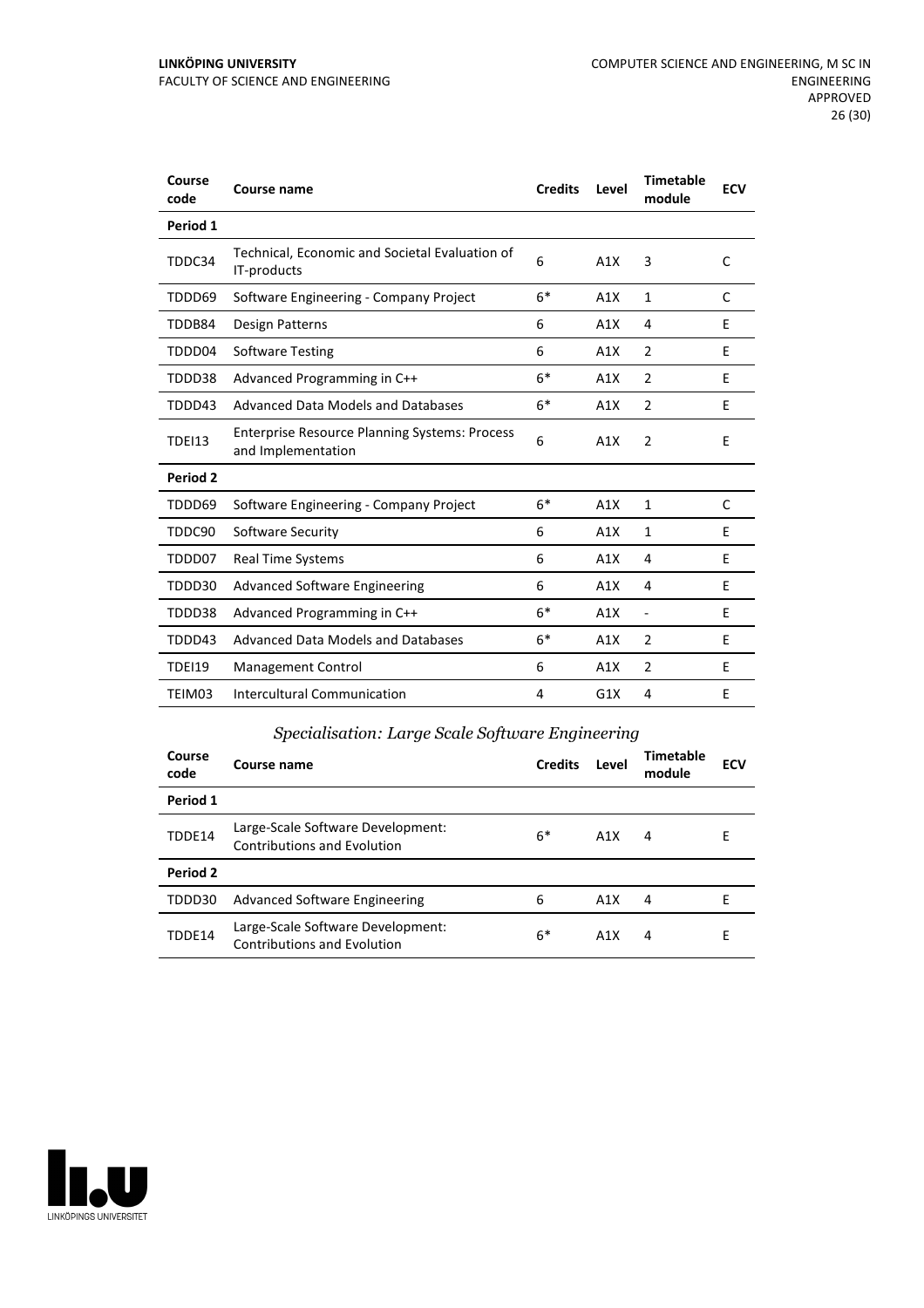| Course<br>code | Course name                                    | <b>Credits</b> | Level | <b>Timetable</b><br>module | <b>ECV</b> |
|----------------|------------------------------------------------|----------------|-------|----------------------------|------------|
| Period 1       |                                                |                |       |                            |            |
| TBMT14         | Biomedical Engineering - Project Course        | $12*$          | A1X   | 4                          | E          |
| TDDC17         | Artificial Intelligence                        | 6              | G2X   | 3                          | E          |
| TDDD43         | Advanced Data Models and Databases             | $6*$           | A1X   | $\mathcal{P}$              | F          |
| Period 2       |                                                |                |       |                            |            |
| TBMT14         | <b>Biomedical Engineering - Project Course</b> | $12*$          | A1X   | 4                          | F          |
| TDDD43         | Advanced Data Models and Databases             | 6*             | A1X   | $\mathcal{P}$              | E          |
| TDDE01         | Machine Learning                               | 6              | A1X   | 1                          | F          |

# *Specialisation: Medical Informatics*

# *Specialisation: Programming and Algorithms*

| Course<br>code | Course name                   | <b>Credits</b> | Level | Timetable<br>module | <b>ECV</b> |
|----------------|-------------------------------|----------------|-------|---------------------|------------|
| Period 1       |                               |                |       |                     |            |
| TDDB84         | Design Patterns               | 6              | A1X   | 4                   | Е          |
| TDDD08         | Logic Programming             | 6              | A1X   | 4                   | F          |
| TSIT03         | Cryptology                    | 6              | A1X   | $\overline{2}$      | E          |
| Period 2       |                               |                |       |                     |            |
| TDDB44         | <b>Compiler Construction</b>  | 6              | A1X   | 1                   | E          |
| TDDD56         | Multicore and GPU Programming | 6              | A1X   | $\overline{2}$      | E          |

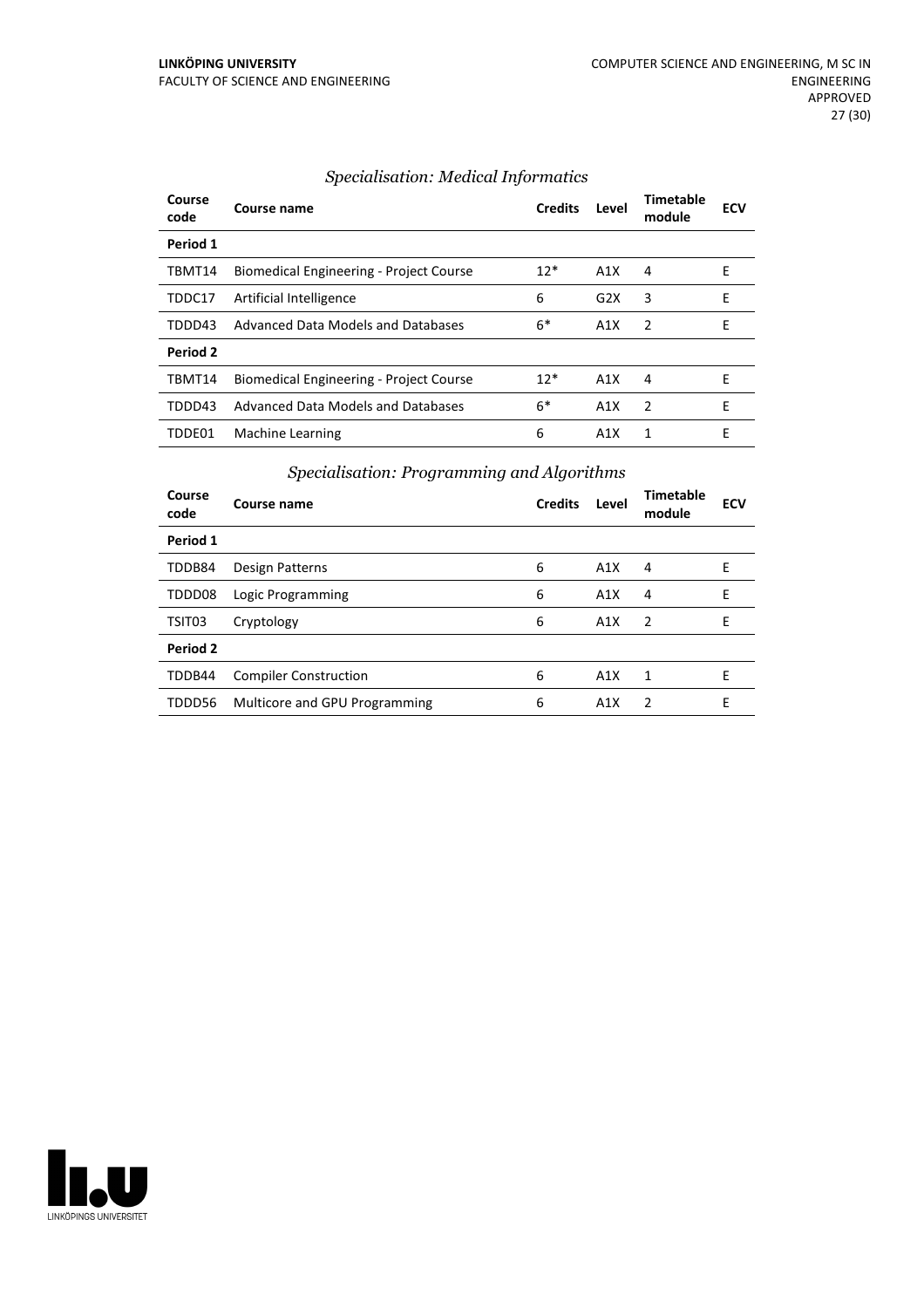| Course<br>code | Course name                                                         | <b>Credits</b> | Level | <b>Timetable</b><br>module | <b>ECV</b> |
|----------------|---------------------------------------------------------------------|----------------|-------|----------------------------|------------|
| Period 1       |                                                                     |                |       |                            |            |
| TDDB84         | Design Patterns                                                     | 6              | A1X   | 4                          | C          |
| TDDD04         | <b>Software Testing</b>                                             | 6              | A1X   | 2                          | C          |
| TDDD38         | Advanced Programming in C++                                         | $6*$           | A1X   | 2                          | E          |
| TDDE21         | Advanced Project Course: Secure Distributed<br>and Embedded Systems | $6*$           | A1X   | 4                          | E          |
| TSIT03         | Cryptology                                                          | 6              | A1X   | 2                          | E          |
| Period 2       |                                                                     |                |       |                            |            |
| TDDC90         | Software Security                                                   | 6              | A1X   | 1                          | C          |
| TDDD30         | <b>Advanced Software Engineering</b>                                | 6              | A1X   | 4                          | E          |
| TDDD37         | Database Technology                                                 | 6              | G2X   | 1                          | E          |
| TDDD38         | Advanced Programming in C++                                         | $6*$           | A1X   |                            | E          |
| TDDE21         | Advanced Project Course: Secure Distributed<br>and Embedded Systems | $6*$           | A1X   | 4                          | E          |

#### *Specialisation: Secure Systems*

# *Specialisation: Signal and Image Processing*

| Course<br>code | Course name                              | <b>Credits</b> | Level | <b>Timetable</b><br>module | <b>ECV</b> |
|----------------|------------------------------------------|----------------|-------|----------------------------|------------|
| Period 1       |                                          |                |       |                            |            |
| TNM067         | Scientific Visualization                 | 6              | A1X   | 3                          | E          |
| TSBB11         | Images and Graphics, Project Course CDIO | $12*$          | A1X   | 4                          | E          |
| TSBB17         | Visual Object Recognition and Detection  | 6              | A1X   | 2                          | E          |
| TSBK03         | <b>Advanced Game Programming</b>         | $6*$           | A1X   | 1                          | E          |
| TSKS15         | Detection and Estimation of Signals      | 6              | A1X   | 2                          | E          |
| Period 2       |                                          |                |       |                            |            |
| TBMI02         | Medical Image Analysis                   | 6              | A1X   | 1                          | E          |
| TDDD56         | Multicore and GPU Programming            | 6              | A1X   | 2                          | E          |
| <b>TNM086</b>  | <b>Virtual Reality Techniques</b>        | 6              | A1X   | $\overline{2}$             | E          |
| TSBB11         | Images and Graphics, Project Course CDIO | $12*$          | A1X   | 4                          | E          |
| TSBK03         | <b>Advanced Game Programming</b>         | $6*$           | A1X   |                            | E          |

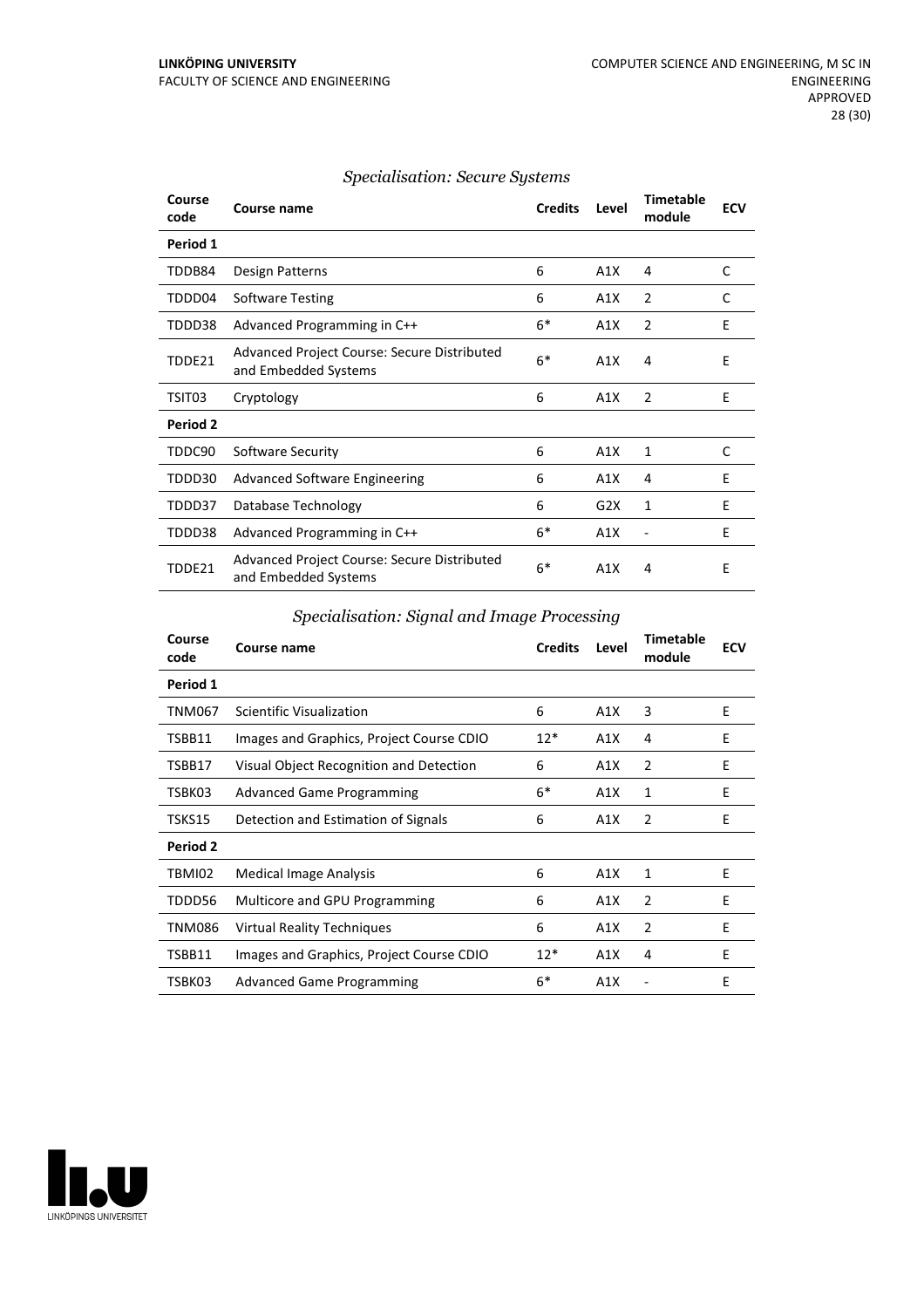| Course<br>code | <b>Course name</b>                    | <b>Credits</b> | Level | Timetable<br>module | <b>ECV</b> |
|----------------|---------------------------------------|----------------|-------|---------------------|------------|
| Period 1       |                                       |                |       |                     |            |
| TDTS08         | <b>Advanced Computer Architecture</b> | 6              | A1X   | $\overline{2}$      | E          |
| TSEA26         | Design of Embedded DSP Processor      | 6              | A1X   | 1                   | E          |
| TSEA84         | Digital Design Project                | $6*$           | A1X   | 3                   | E          |
| TSEK11         | Evaluation of an Integrated Circuit   | 2              | A1X   | 4                   | F          |
| TSTE17         | System Design                         | $12*$          | A1X   | 4                   | E          |
| Period 2       |                                       |                |       |                     |            |
| TDDB44         | <b>Compiler Construction</b>          | 6              | A1X   | 1                   | E          |
| TDDD56         | Multicore and GPU Programming         | 6              | A1X   | $\overline{2}$      | E          |
| TSEA44         | Computer Hardware - a System on Chip  | 6              | A1X   | $\mathbf{1}$        | F          |
| TSEA84         | Digital Design Project                | $6*$           | A1X   | 3                   | E          |
| TSIT02         | <b>Computer Security</b>              | 6              | G2X   | $\overline{2}$      | E          |
| TSTE17         | System Design                         | $12*$          | A1X   | 4                   | E          |
| TSTE85         | Low Power Electronics                 | 6              | A1X   | $\overline{2}$      | E          |

# *Specialisation: System-on-Chip*

# *Specialisation: Systems Technology*

| Course<br>code | Course name                                          | <b>Credits</b> | Level | <b>Timetable</b><br>module | <b>ECV</b> |
|----------------|------------------------------------------------------|----------------|-------|----------------------------|------------|
| Period 1       |                                                      |                |       |                            |            |
| TSRT62         | Modelling and Simulation                             | 6              | A1X   | 3                          | C/E        |
| TDDB84         | Design Patterns                                      | 6              | A1X   | 4                          | E          |
| TDDD43         | Advanced Data Models and Databases                   | $6*$           | A1X   | 2                          | Ε          |
| TDDE19         | Advanced Project Course - AI and Machine<br>Learning | $6*$           | A1X   | 4                          | E          |
| Period 2       |                                                      |                |       |                            |            |
| TDDB44         | <b>Compiler Construction</b>                         | 6              | A1X   | 1                          | C/E        |
| TDDD43         | Advanced Data Models and Databases                   | $6*$           | A1X   | 2                          | E          |
| TDDE19         | Advanced Project Course - AI and Machine<br>Learning | $6*$           | A1X   | 4                          | Ε          |